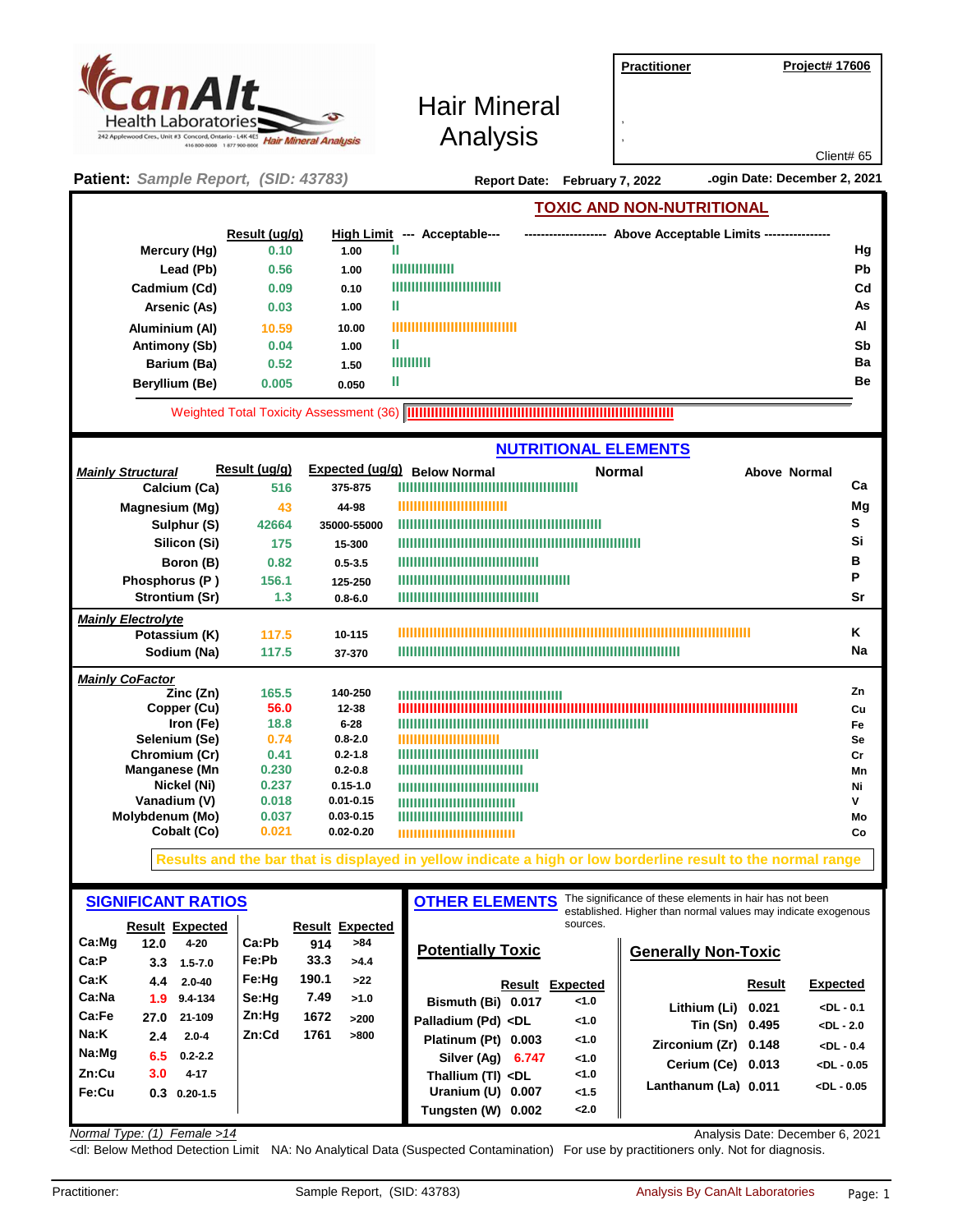

*Normal Type: (1) Female >14*

**Practitioner: Practitioner Copy**

**Login Date: December 2, 2021**

**Sample Report, (SID: 43783)**

# **INTRODUCTION TO HMA INTERPRETATION**

The interpretation of the results in this report is to be used as a guide. Hair mineral analysis is a valuable adjunct to other diagnostic techniques but should not be used in the absence of other information. Each person is biochemically unique and experiences a different environment, thus it is important to employ a range of information ; eg patient history, metabolic type, occupation, symptoms, diet analysis, digestion and absorption status, current supplementation regimen, drug use, etc. It is important to consider each individual element that is outside the normal range, establish the possibility of exogenous sources (eg workplace, hobby), and assess the result in relation to other test results and information. Finally, the patterns and ratios can be used to confirm your conclusions.

This report does not (and could not) provide patient-specific recommendations for nutritional or detoxification protocols because such recommendations require information from numerous sources, as outlined above. As with the interpretation of complex and sometimes conflicting nutritional symptoms, it is sometimes necessary to concentrate on correction of the most significant issues rather than attempt to correct everything at once. Diet and supplementation is a complex issue and must be carried out with consideration of input from and assimilation of dietary nutrients. Many vitamins and minerals interact and an excess of one can cause a deficiency of another. Indeed, this is one of the values of hair analysis: it indicates these balances. Nutrients must work together to be absorbed and utilized effectively.

Hair analysis is widely recognized as a valuable tool for the detection of toxic heavy metals (mercury, cadmium, lead, arsenic, etc.). Research has shown that minerals in hair are reflective of the total nutritional environment, including the input of protein, carbohydrate, fat, vitamins and minerals, as well as the psychological state of the individual; Gershoff [Am. J. Clin. Nutr., 30, 868 (1977)]. Some elements are more reliable than others as indices of body burden and nutritional status.

**Exogenous sources can contaminate the hair and cleaning is important during sampling as well as in the lab. Industrial and tobacco smoke, aerosol, antiperspirant, and other air particulate are particularly problematic. We recommend the use of Johnsons Baby or similar mild Shampoo prior to taking the hair sample. The strength of washing procedures and analytical methods may vary from one laboratory to another especially for water soluble elements like sodium and potassium, thus concentration data and 'normal ranges' should not be compared directly [Assarian & Oberleas, Clin.Chem., 23, 1771(1977)]. Despite this difference, the interpretation of the concentration data (relative to 'normal') can be relied upon. The treatment of hair a shampoo like Selsun has a significant influence on trace element values and can render them unreliable. Some hair colouring and shampoo additives are rich in lead, selenium, silicon, boron,and other elements which could contaminate the sample,** [McKenzie, Am.j.Clin.Nutr., 31, 470 (1978)].

# **DETAILED NUTRITIONAL INFORMATION REPORT**

The following information is a summary of the known information relating to each individual element found to be outside normal ranges for this person. Extreme care must be taken when assessing this information with respect to a specific person because, in general, a relatively small subset of the information will be relevant. The assessment MUST be carried out in conjunction with other information.

# **Toxic Elements Introduction**

The presence of high levels of toxic elements in the hair is a good indicator of poor nutritional status and can be a major factor in many disease processes. The concentrations of these elements can be determined very accurately. Their significance and effects have been well studied. This is particulalarly true of mercury, lead and cadmium.

## **Toxic Group 1 Summary**

Toxic Group 1 Elements (Mercury, Lead, Cadmium, Arsenic) are within normal limits

## **Toxic Group 2 Summary**

**Al Sb Ba and/or Be High:** These elements can be toxic but are often deposited on the surface of the hair by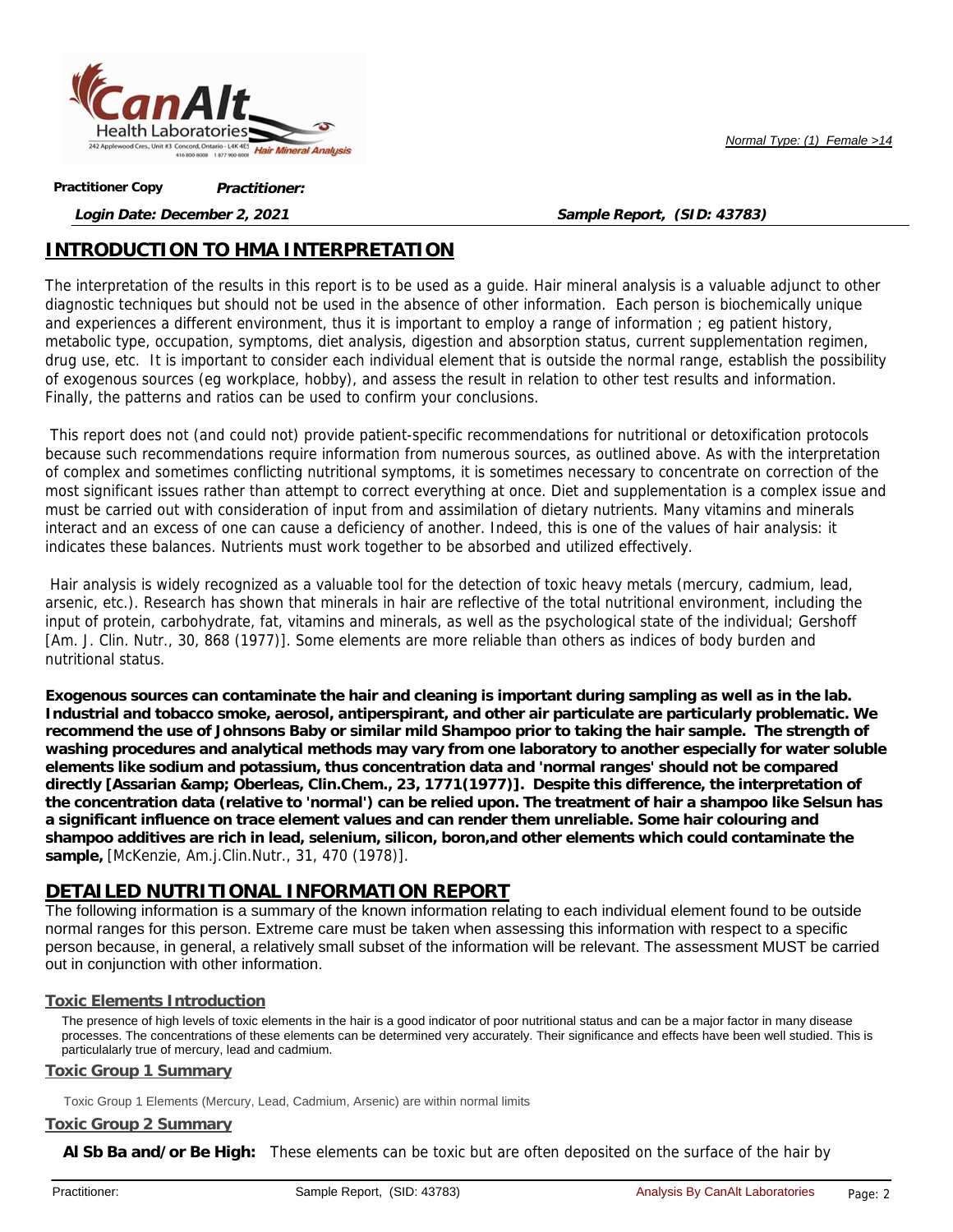exogenous sources. Hair concentrations are good indicators of body burden. If exogenous sources have been eliminated, appropriate action should be taken to eliminate the ingestion and accelerate the displacement and de-toxification of these elements. Supplementation with selenium, calcium and zinc may help.

# **Individual Toxic Elements**

### **MERCURY (Hg)**

Mercury is in normal range.

## **LEAD (Pb)**

Lead is in normal range.

# **CADMIUM (Cd)**

Cadmium is in normal range.

# **Arsenic (AS)**

Arsenic is in normal range.

## **ALUMINIUM (Al)**

**Al High:** Elevated concentrations in the brain have been associated with Alzheimer's and Parkinson's diseases. Aluminum has not been shown to be essential to plants or animals. Yet aluminum is commonly ingested in food, medicine and cosmetics. The toxicity of aluminum has only recently been recognized. Previously aluminum was considered to be virtually non-absorbed and was thus widely used in a variety of food additives and over-the-counter drugs such as antacids. Research now suggests that aluminum interferes with normal body processes causing neurological changes such as those recently incriminated in Alzheimer's disease (a form of senility often occurring at a young age), Parkinson's disease, and dialysis dementia.

**Relevance of Hair Levels:** Hair concentration can be a good indicator of body load but Aluminum is often present as a contaminant and this possibility should be considered. Aluminum is very widespread in the environment (both anthropogenic and natural sources) and can often be present as a result of exogenous contamination. Dr. Jeffery Bland, Professor of Nutritional Biochemistry at the University of Puget Sound in Tacoma, Washington, and Director of the Bellevue-Redmond Medical Laboratory in Bellevue, Washington, has found in his clinical experience that hair aluminum above 60. ppm are highly significant in terms of elevated body burdens, but hair aluminum under 60 ppm are as yet uncertain. CanAlt Laboratories has set a low toxic level at under 10 ppm, borderline toxicity between 10 and 20 ppm, and toxicity above 20 ppm. Dr. Bland has presented in his lectures a case history that concerned a physician's wife who had a routine hair analysis and found that it contained a high aluminum levels. She was taking an aluminum-containing antacid. Upon discontinuing the aluminum-containing antacid, her hair aluminum gradually returned to normal. Recent animal research has been published to further confirm the significance of hair aluminum levels. CanAlt has also observed elevated levels when the body was fighting bacterial infections.

**Biochemical Roles:** Aluminum is absorbed in the intestine and excreted by the kidneys. In persons with abnormal kidney function, aluminum is deposited in the bones. It may impair kidney function and interfere with liver detoxification reactions. It inhibits the enzyme hexokinase. Recent research has shown that aluminum binds to DNA and deposits in abnormal neurofibrillary tangles in the brain. Aluminum has also been linked to three different types of dementia diseases; senile dementia, parkinson related dementia and dialysis dementia. (Science News 122, 292-293. Nov. 6, 1982).

Aluminum was implicated as a cause of senility, sometimes at an early age, (pre-senile dementia or Alzheimer's disease) in 1977 by a team of researchers led by Dr. Donald Crapper of the University of Toronto. They found four times as much aluminum in the neurons (nerve cells) of senile brains as in the neurons of normal brains. They noted that the aluminum was concentrated in areas of the senile brains that were abundant in neurofibrillary tangles. The tangles are characteristic of senility and presumably "tangle" the nerve transmissions causing confusion and loss of memory.

People who have worked in aluminum smelting plants for long periods have been known to experience dizziness, impaired coordination and loss of balance and energy. The accumulation of aluminum in the brain has been cited as a possible cause for these symptoms. There is evidence to suggest that long term accumulation of aluminum in the brain may contribute to the development of Alzheimer's disease. Intestinal absorption of high levels of aluminum and silicon can result in the formation of compounds that accumulate in the cerebral cortex and prevent nerve impulses from being carried to and from the brain.

**Possible Causes:** Pathways for aluminium entry to the metabolic system can include use of certain anti-acids, medicines, anti-perspirants, aluminum cookware and utensils, baking powder, processed cheese, drinking water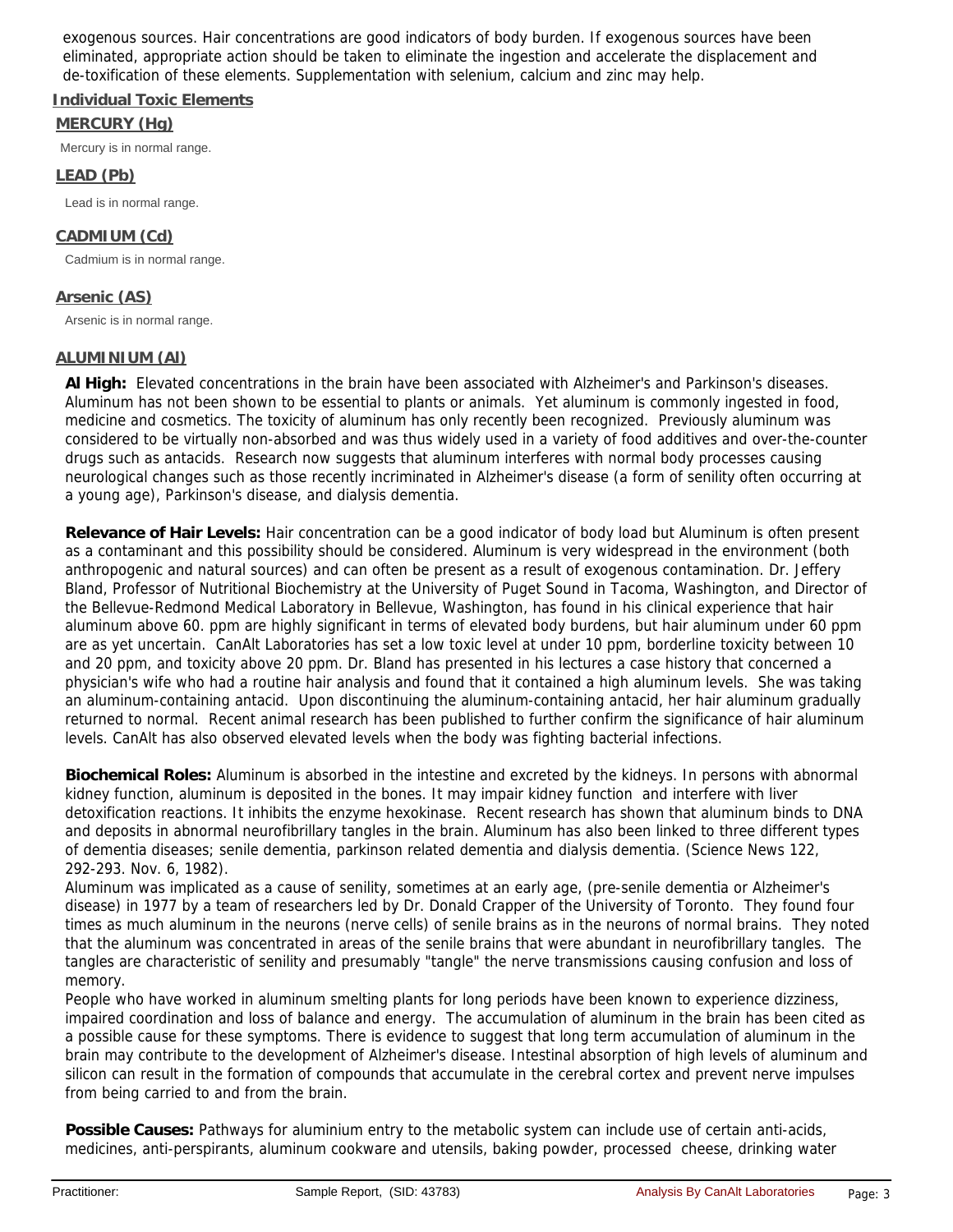(particularly soft water) and processed foods containing aluminum additives. There is debate over how much aluminum is added to foods by cooking in aluminum pots and pans or by wrapping in aluminum foil. Possible dangers from aluminum cookware appear occasionally in medical journals but are usually dismissed as being insignificant. Aluminum cookware is subject to destruction by acid and alkaline foods, but this source of aluminum in the diet is relatively small. The contribution from additives such as sodium aluminum sulfate in baking powder and cheese, potassium alum in white flour, and others, as well as antacids are the major dietary sources. Patients being treated with kidney dialysis may have elevated aluminium. Chronic calcium deficiency can aggravate the passage of Aluminum into the body.

It has been estimated that the average person ingests between 3 and 10 milligrams of aluminum a day. Aluminum is the most abundant metallic element in the earth's crust. It is absorbed into the body primarily through the digestive tract, but also through the lungs and skin, and is absorbed by and accumulates in body tissues. Because aluminum permeates our air, water, and soil, it is found naturally in varying amounts in nearly all food and water. Aluminum is also used to make cookware, cooking utensils, and foil. Many other everyday products contain aluminum as well, including over-the-counter painkillers, anti-inflammatory agents, and douche preparations. Aluminum is an additive in most baking powders, is used in food processing, and is present in products ranging from antiperspirants and toothpaste to dental amalgams to bleached flour, grated cheese, table salt, and beer (especially when packaged in aluminum cans). One prominent source of aluminum is our municipal water supplies because Alum (a compound of Aluminum) is often added as a flocculant.

The excessive use of antacids may be the most common cause of aluminum toxicity in this country, especially by people who have kidney problems. Many over-the-counter antacids contain amounts of aluminum hydroxide that may be too much for the kidneys to excrete successfully. Even antacids containing a mixture of aluminum and other ingredients may pose a problem; in some people, such products may cause the same reaction as products composed entirely of aluminum compounds.

**Signs & Symptoms:** Elevated aluminium concentrations can be associated with impaired calcium metabolism (formation of bone and teeth) and/or thyroid function. Many of the symptoms of aluminum toxicity are similar to those of Alzheimer's disease and osteoporosis. Aluminum toxicity can lead to colic, rickets, gastrointestinal disturbances, poor calcium metabolism, extreme nervousness, headaches, decreased liver and kidney function, forgetfulness, speech disturbances, memory loss, softening of the bones, and weak, aching muscles. Because aluminum is excreted through the kidneys, toxic amounts of aluminum may impair kidney function. The accumulation of aluminum salts in the brain has been implicated in seizures and reduced mental faculties. To reach the brain, aluminum must pass the blood-brain barrier, an elaborate structure that filters the blood before it reaches this vital organ. Elemental aluminum does not readily pass through this barrier, but certain aluminum compounds, such as aluminum fluoride, do. Many municipal water supplies are treated with both alum (aluminum sulfate) and fluoride, and these two chemicals readily combine with each other in the blood. Moreover, aluminum fluoride, once formed, is very poorly excreted in the urine.

**Supplementation:** Additional dietary calcium and magnesium is particularly important, along with supplementation of zinc, B-6, and vitamin C may help to lower aluminium levels.

**Other Information:** It is important to support digestive and kidney function so as to increase elimination. A detox program of appropriate severity and designed for the individual, may be warranted based on hair analysis along with other confirmatory information.

**Antimony (Sb)**

Antimony is in normal range.

\_\_\_\_\_\_\_\_\_\_\_\_\_\_\_\_\_\_\_\_\_\_\_\_\_\_\_\_\_\_\_\_\_\_\_\_\_\_\_\_\_\_\_\_\_\_\_\_\_\_\_

**BARIUM (Ba)** Barium is in normal range.

### **BERYLLIUM (Be)**

Berillium is in normal range.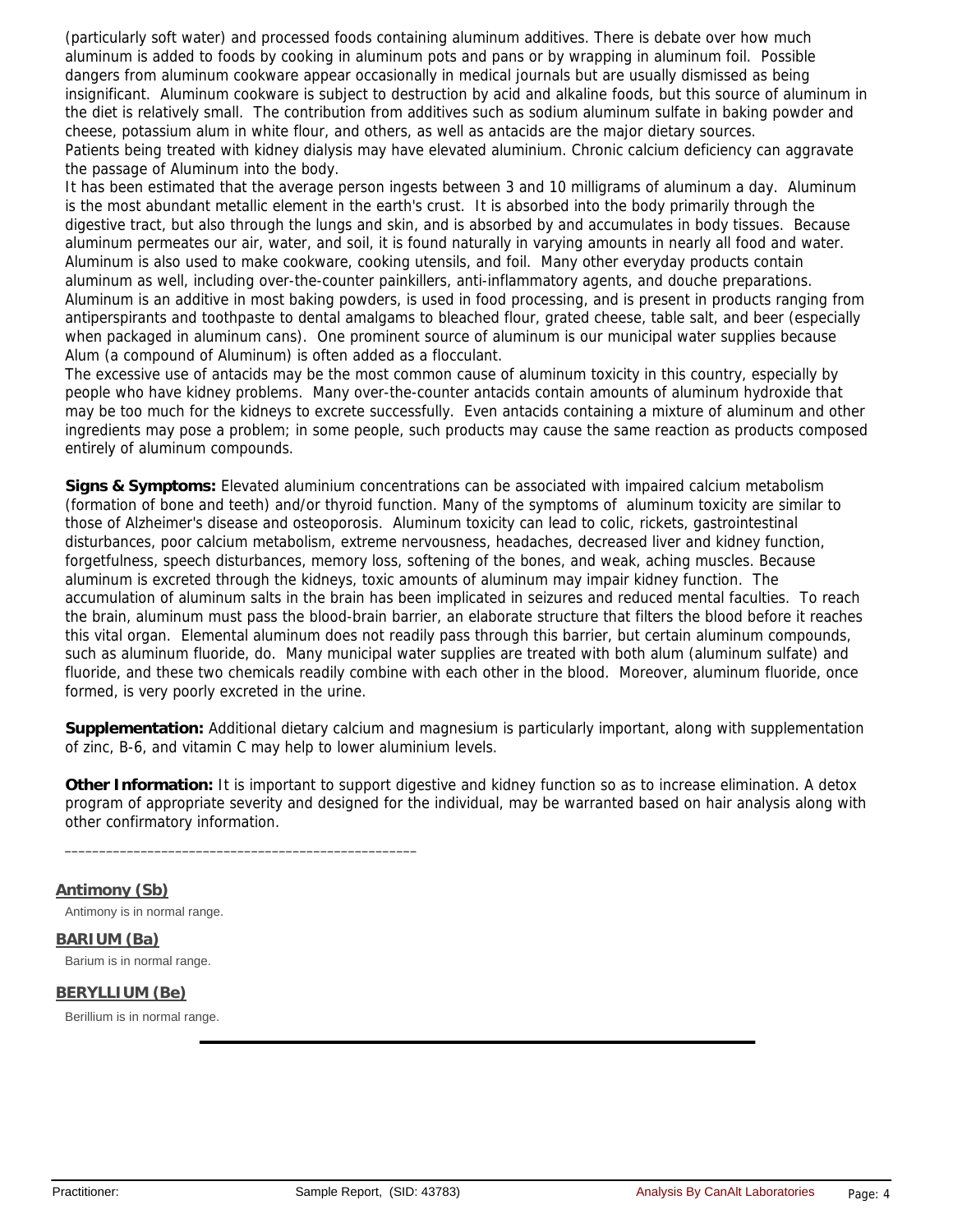# **Mainly Structural**

**These elements play a major role in the formation and maintenance of the skeleton, teeth and connective tissue.**

Calcium is in normal range. **CALCIUM (Ca)**

# **MAGNESIUM (Mg)**

**Mg Low**: Low levels often (but not always) indicate low intake or malabsorption and these should be considered. Inadequate dietary levels are common: most people receive less than 2/3 RDA. Low levels can cause Calcium deposits in soft tissue, including kidney stones. Older people are particularly susceptible to deficiency and malabsorption. Some researchers believe that low Magnesium is a major factor in heart disease and some cancers.

**Relevance of Hair Levels:** Magnesium concentration in hair correlates with nutritional intake and metabolic status in a complex manner. Levels can be low in the hair even though sufficient levels are present in the body. This can be due to a number of factors including the presence of excess Calcium. Low levels should be interpreted along with symptom analysis and other tests. Grey hair has generally lower levels.

**Biochemical Roles:** Magnesium is a major mineral in the body (~30 gm). It functions as a structural element but one of its primary functions is enzyme activation. Approximately 60 percent of the magnesium in the body is bone, 26 percent is muscle, and the remainder in soft tissue and body fluids. The tissues with the highest magnesium concentration are those that are the most metabolically active (brain, heart, liver, and kidney)--thus magnesium's critical role in energy production. It is present in high levels in mitochondria (energy production) and is  $\sim$ 18x more concentrated in the heart than in the blood, where it regulates heart-beat (it acts as a Calcium channel blocker). Calcium is a muscle stimulator whereas Magnesium is a muscle relaxant (a natural tranquilizer). As with Calcium, the bones act as a reservoir for Magnesium. It decreases blood coagulation, is essential for most enzyme activity (particularly carbohydrate metabolism) and directly affects the metabolism of Potassium, Calcium, and vitamin D. It is an electrolyte and an enzyme activator. It is necessary for nerve conduction, protein synthesis and for the release of energy and is required to allow muscles to relax after contraction. The parathyroid, which regulates blood Calcium levels, requires Magnesium. It promotes healthy teeth by holding Calcium in the enamel.

Magnesium is critical to many cellular functions, including energy production, protein formation, and cellular replication. Magnesium participates in more than 300 enzymatic reactions in the body, in particular those processes involved in energy production (i.e. production of ATP). Magnesium is also required for the activation of the sodium and potassium pump that pumps sodium out of, and potassium into, the cells. Therefore, magnesium deficiency results in decreased intracellular potassium. Magnesium has been referred to as "nature's calcium channel blocker" because of its ability to block the entry of calcium into vascular smooth muscle cells and heart muscle cells. As a result, magnesium supplementation can help reduced vascular resistance, lower blood pressure, and lead to more efficient heart function. Magnesium also helps regulate proper calcium metabolism through its actions on several hormones including parathyroid hormone and calcitonin.

Some conditions which benefit from magnesium supplementation are: asthma and chronic obstructive pulmonary disease, cardiovascular disease, acute myocardial infraction, angina, cardiac arrhythmia, cardiomyopathy, congestive heart failure, high blood pressure, intermittent claudication, low HDL-cholesterol levels, mitral valve prolapse, stroke, diabetes, eosinophilia-myalgia syndrome, fatigue, fibromyalgia, glaucoma, hearing loss, hypoglycemia, kidney stones, migraine, osteoporosis, pregnancy (toxaemia, premature delivery, and other complications), premenstrual syndrome, and dysmenorrhoea.

Magnesium can help heal cardiovascular illness, chronic fatigue syndrome, and muscle cramps. It can also help prevent kidney stones.

Magnesium aids in bone and muscle growth; it is required to avoid poor calcium and potassium balance; helps lower the risk of getting osteoporosis as well as possible cardiovascular disease.

Magnesium is a vital catalyst in enzyme activity, especially the activity of those enzymes involved in energy production. It also assists in calcium and potassium uptake. A deficiency of magnesium interferes with the transmission of nerve and muscle impulses, causing irritability and nervousness.

Magnesium is necessary to prevent the calcification of soft tissue. This essential mineral protects the arterial linings from stress caused by sudden blood pressure changes, and plays a role in the formation of bone and in carbohydrate metabolism. With vitamin B6 (pyridoxine), magnesium helps to reduce and dissolve calcium phosphate kidney stones, and may prevent calcium-oxalate kidney stones. Research has shown that magnesium may help prevent cardiovascular disease, osteoporosis, and certain forms of cancer, and it may reduce cholesterol levels. It is effective in preventing premature labour and convulsions in pregnant women.

**Possible Causes:** Insufficient intake, B6 deficiency, diabetes, exposure to toxic materials, over-intake of aspirin, caffeine, or alcohol. Acid-Balance (alkalosis / acidosis), laxative use, gastrointestinal disorders, chemotherapy,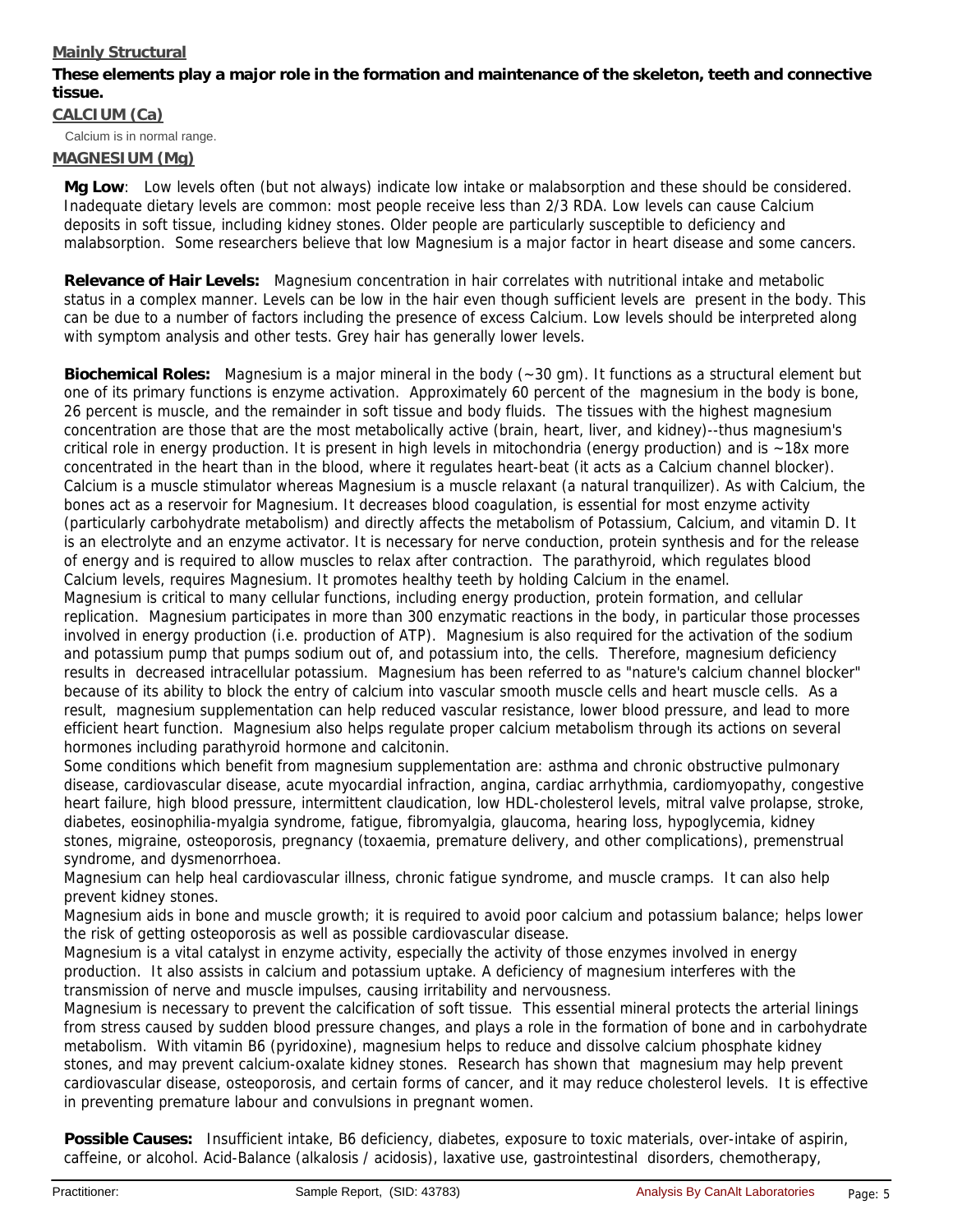alcoholism, protein malnutrition, diuretics, toxic elements, drugs, chemotherapy, and kidney malfunction can be factors in low Magnesium concentrations. Hyperparathyroid and hyperadrenal conditions are sometimes associated with low levels. Other conditions associated with or causing magnesium deficiency are: acute pancreatitis; congestive heart failure; dietary deficiency; digitalis toxicity; excessive sweating; impaired intestinal absorption (this includes chronic diarrhoea, ileal resection, and malabsorption syndromes); increased magnesium loss through kidneys (this includes diuretic use, diabetes, antibiotics, alcohol, hyperthyroidism, and kidney disease). Dietary deficiencies of magnesium are unusual, but can occur after prolonged vomiting, diarrhoea, alcohol abuse, or long-term use of diuretics. They can also occur if a person has a severe protein deficiency. High intakes of calcium can increase the excretion of magnesium and can lead to problems if unchecked.

**Signs & Symptoms:** Insomnia, predisposition to stress, poor digestion, abnormal heart rhythms and other cardiovascular problems, muscle pain and weakness, high blood pressure, PMS, menstrual cramps, depression, anxiety, kidney stones, hyperactivity, and chronic fatigue (particularly if Potassium levels are inadequate). Magnesium deficiency can also lead to a loss of muscle control by causing muscles to remain contracted. Nervousness, irritability and tremors are other symptoms. A deficiency of magnesium may also be the cause of hallucinations in people undergoing alcohol withdrawal. Diabetics are often deficient in Magnesium. Magnesium deficiency is extremely common, particularly in the geriatric population and in women during the premenstrual period. Deficiency is often secondary to factors that reduce absorption or increase secretion of magnesium, such as high calcium intake, alcohol, surgery, diuretics, liver disease, kidney disease, and oral contraceptive use.

Low magnesium levels are common in the elderly, but most cases go unnoticed because most physicians rely on serum magnesium to indicate magnesium levels. Most of the body's magnesium store lies within cells, however, not in the serum (non cellular portion of blood). A low magnesium level in the serum reflects end-stage deficiency. A more sensitive test of magnesium status is the level of magnesium within the red blood cell (erythrocyte magnesium level).

**Supplementation:** Supplementation should be balanced particularly with Calcium (typically 1:3 ratio but higher levels of Magnesium may be warranted for short periods) along with the following synergistic nutrients: Vitamins A, B1, B2, B3, B6, D, C, Potassium, Zinc, Manganese, Phosphorus, Chromium. Magnesium aspartate or gluconate are absorbed better than the sulphate or carbonate. Magnesium supplementation may be far more important for many people. Many nutritional experts feel the ideal intake for magnesium should be based on body weight (6 milligrams per 2.2 pounds body weight). For a 110-pound person, they recommend 300 milligrams; for a 154-pound person, 420 milligrams; and for a 200-pound person, 540 milligrams. People with kidney disease or severe heart disease (such as high-grade atrioventricular block) should not take magnesium (or potassium) except by physician's orders. In general, magnesium is very well tolerated; however, magnesium supplementation--particularly magnesium sulfate (Epsom salts), hydroxide, or chloride--sometimes causes a looser stool.

Supplementing the diet with magnesium aids in maintaining the body's proper pH balance and normal body temperature. Magnesium, calcium, potassium, and other minerals interact extensively, and dosages of other minerals reduce the intake of magnesium and vice versa. Vitamin B6 works together with magnesium in many enzyme systems and increases the intracellular accumulation of magnesium. A high calcium intake and a high intake of dairy foods fortified with vitamin D result in decreased magnesium absorption. There are many drugs that adversely effect magnesium status, particularly many diuretics, insulin, and digitalis.

Magnesium supplementation may be helpful for people who have allergies, backache, chronic fatigue syndrome, diabetes, heart problems, fibromyalgia, glaucoma, high cholesterol, headache and migraine, hemorrhoids, high blood pressure, kidney stones, osteoporosis, Parkinson's disease, and PMS. Because magnesium can compete with other minerals for absorption, it is best to get your magnesium in a multivitamin-mineral supplement and/or with your calcium supplement.

**RDA's Foods and Other Info:** RDA is between 250 and 400 mg depending on age and sex. Dietary sources include hard water, wheat bran, cheese, red meat, salmon, beans, lentils, nuts, and milk. It is present in chlorophyll, thus green vegetables are a good source. B-vitamins help to improve and regulate Magnesium utilization. People with high Magnesium in their drinking water experience a lower incidence of sudden death from heart attack. The RDA for magnesium is 350 milligrams per day for adult males and 280 milligrams per day for adult females. Larger amounts are needed in women who are pregnant or breast feeding. An extra 20 mg per day in addition to 280 mg is recommended for pregnant women. In the first six months of lactation, an extra 75 mg per day is recommended, and in the second six months an additional 60 mg per day is enough to replenish the magnesium lost to breast milk. Since magnesium occurs abundantly in whole foods, many nutritionists and dietitians assume most people get enough magnesium in their diets. Most people, however, do not eat whole, natural foods; they consume large quantities of processed foods. Because food processing refines out a very large portion of magnesium, most people do not get the RDA for magnesium. The best dietary sources of magnesium are tofu, legumes, seeds, nuts, whole grains, and green leafy vegetables. Fish, milk, meat, and most commonly eaten fruits are quite low in magnesium.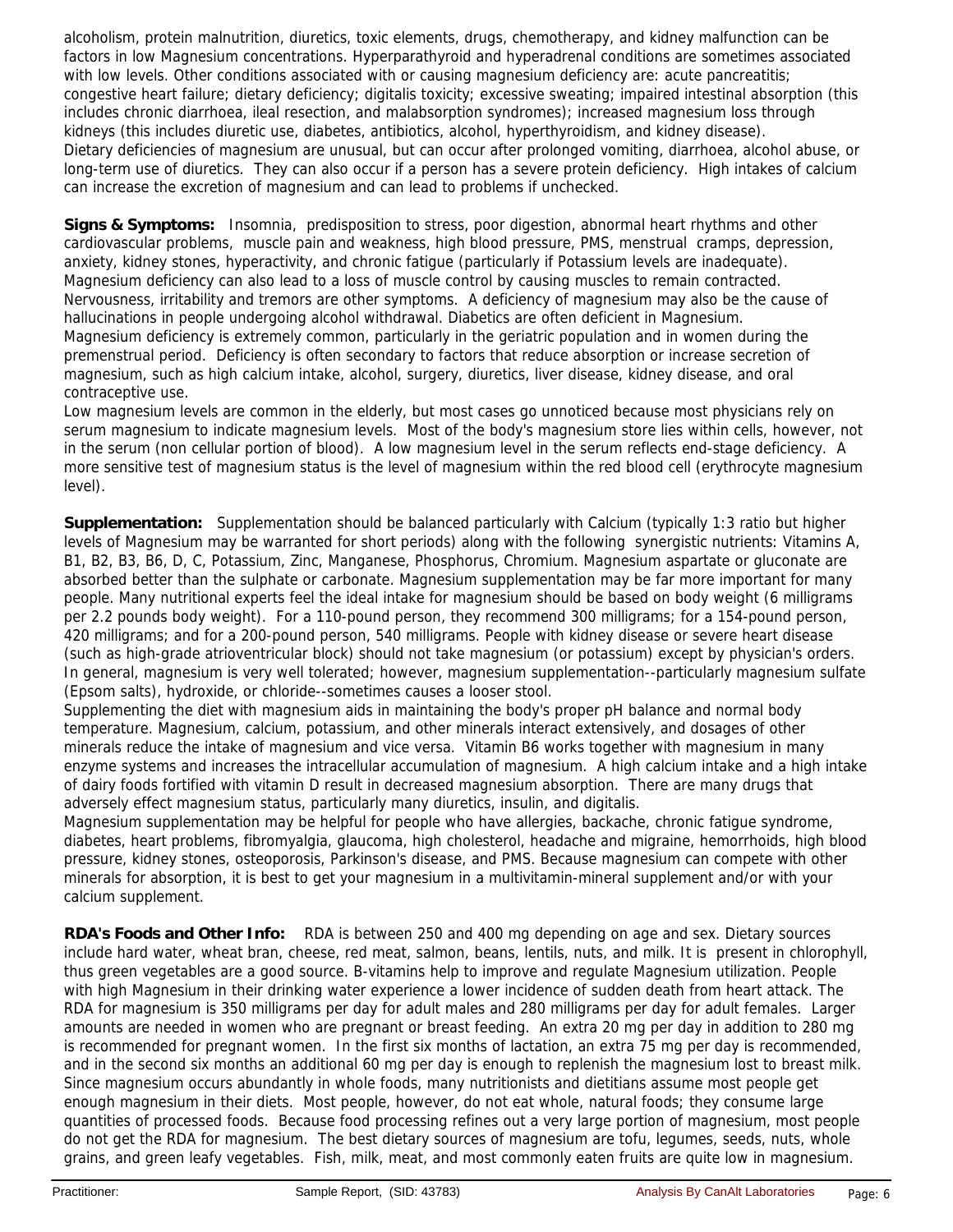Most people consume a low magnesium diet because their diets are high in refined foods, meat, and dairy products. Magnesium can be found in soybeans, whole grains, molasses, clams, and some shellfish such as clams and oysters. Magnesium can also be found in these food sources: liquid milk (both cow and goat), cheddar cheese, honey, eggs, beef, chicken, beef heart, beef liver, mutton, pork, clams, cod, oysters, shrimps (boiled), canned salmon, peanuts, almonds, brazils, cashews, bananas, blackberries, dried dates, dried figs, grapefruit, oranges, prunes, raspberries, broccoli, cabbage, carrots, celery, sweet corn, kale, dried lentils, fresh peas, dried peas, potatoes, dried soybeans, spinach, white flour, whole wheat flour, rye flour, white bread, wholemeal bread, white rice, brown rice, semolina, and yeast (compressed baker's and dried brewer's).

The consumption of alcohol, the use of diuretics, diarrhoea, the presence of fluoride, and high levels of zinc and vitamin D all increase the body's need for magnesium. The consumption of large amounts of fats, cod liver oil, calcium, vitamin D, and protein decrease magnesium absorption. Fat-soluble vitamins also hinder the absorption of magnesium, as do foods high in oxalic acid, such as almonds, chard, cocoa, rhubarb, spinach, and tea.

### **SULPHUR (S)**

Sulphur is in normal range.

\_\_\_\_\_\_\_\_\_\_\_\_\_\_\_\_\_\_\_\_\_\_\_\_\_\_\_\_\_\_\_\_\_\_\_\_\_\_\_\_\_\_\_\_\_\_\_\_\_\_\_

#### **SILICON (Si)**

Silicon is in normal range.

### **BORON (B)**

Boron is in normal range.

### **PHOSPHORUS (P)**

Phosphorus is in normal range.

#### **STRONTIUM (Sr)** Strontium is in normal range.

#### **Mainly Electrolyte**

**These elements participate in many hormone actions and assist in maintaining equilibrium and homeostasis.**

### **POTASSIUM (K)**

**K High:** Over intake from dietary sources is rare. Sodium / Potassium ratios are more informative than hair concentration levels. Elevated potassium occurs when it exceeds the sodium level in hair and may be an indication of long term stress.

**Relevance of Hair Levels:** Hair concentrations of Potassium correlate loosely with nutritional status and blood concentrations may be necessary to confirm electrolyte imbalance. However, blood levels of potassium reflect neither total body content nor clinical status. Sodium / Potassium ratios are more informative than hair concentration levels. Most of the body's potassium stores are in cells, so high free potassium in the serum (the portion of the blood containing no blood cells) or hair usually occurs only in extreme potassium oversupply. The best test for determining the body's potassium stores is the red-blood-cell potassium level. Caution in reviewing results from different laboratories as electrolytes are water soluible and the lab procedures used to wash the hair prior to analysis may cause the reported concentrations to varry . Ratios of the electrolytes should not be affected.

**Biochemical Roles:** Adults normally contain more than twice as much potassium as sodium (typically 9. oz versus 4. oz). It is the major cation inside cells. About 98 percent of total body potassium is inside the cells. Intracellular fluid has a potassium content more than thirty times the potassium concentration of the fluid surrounding the cells. The sodium-to-potassium ration is 1:10 inside the cell and 28:1 in the extra cellular fluid (2/1 in the hair). This concentration of potassium within the cells is not achieved by simple diffusion through the cell membrane. It is achieved by an energy-consuming process called the "sodium-potassium pump". This pump is in the membranes of all body cells, and one of its most important functions is preventing cellular swelling. If sodium is not pumped out, water accumulates in the cell, causing it to swell and ultimately burst. The sodium-potassium pump also functions to maintain the electrical charge within the cell. This is particularly important to muscle and nerve cells. During nerve transmission and muscle contraction, potassium exits the cell and sodium enters, which results in an electrical charge change. This change causes a nerve impulse or muscle contractions, so it is not surprising that a potassium deficiency affects muscles and nerves first. As a result of this mechanism, the amount of potassium in the bloodstream or in hair may not accurately reflect the proper distribution or total supply of body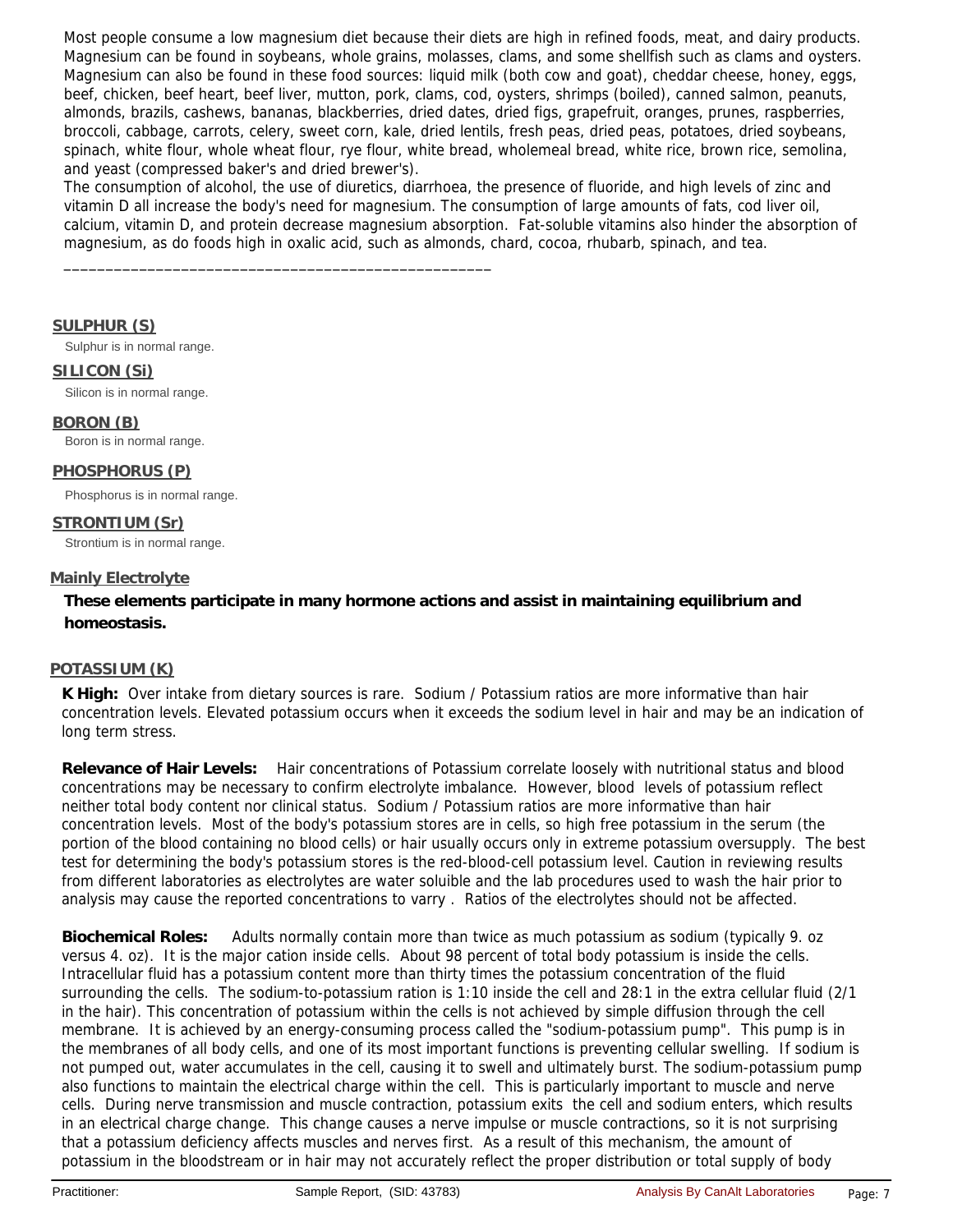potassium. The sodium-potassium pump through the cell membranes may also help other nutrients enter the cell. Magnesium helps hold potassium within the cells.

Although more than 90 percent of ingested potassium is absorbed from the gastrointestinal tract, the blood level remains relatively contract despite wide variations in intake. Regulation of body potassium is dependent on the system that also maintains sodium balance. It's distribution (intra/extra cellular) is linked to insulin, aldosterone, and alkalosis. It is critical to maintaining heartbeat and participates in numerous enzyme functions. People on diuretics must be very careful to maintain adequate Potassium levels. Unlike Sodium, Potassium exerts a positive effect on hypertension in most people. Low levels may be associated with electrolyte imbalance and/or adrenal insufficiency (often caused by chronic stress) and confirmatory adrenocortical tests should be used. It is excreted through the GI tract, skin and urine. Potassium can be excreted via the gastrointestinal tract, but this loss is small except during diarrhoea or kidney failure. Skin losses of potassium are trivial. Large volumes of sweat lead to only modest potassium losses. The kidney and associated endocrine system are the major regulatory mechanism controlling potassium balance. Potassium works closely with sodium to regulate blood pressure, water levels, muscle tone, and other functions.

Potassium plays a major role in maintaining electrolyte balance, and cell integrity. It facilitates a wide variety of enzyme reactions. Although sodium and chloride are important, potassium is the most important dietary electrolyte. In addition to functioning as an electrolyte, potassium is essential for conversion of blood sugar into glycogen, the storage form of blood sugar in the muscles and liver. A potassium shortage results in lower levels of stored glycogen. Because exercising muscles use glycogen for energy, a potassium deficiency produces great fatigue and muscle weakness, the first signs of potassium deficiency.

Potassium is unique in that it is an electrolyte, meaning it is capable of conducting electricity, and is crucial for brain function. However, serious injuries and prolonged stress can counteract the effectiveness of this mineral. When the potassium level in the hair is higher than the sodium level it is an indication of prolonged stress.

Potassium is involved in the use of amino acids and there is evidence that it is also involved in bone calcification. Skeletal muscle contains six times more potassium than sodium. A high-potassium/low sodium diet has been found to normalize blood pressure in patients having elevated blood pressure. After going off the high-potassium / low-sodium diet, the patients again contracted high blood pressure.

Blood sugar provides fuel for our immediate energy needs. When energy needs increase, the first energy reservoir is glycogen stored in muscles and liver. Glycogen is made from blood sugar and is the only fuel stored as carbohydrate. Because glycogen is carbohydrate, it can be quickly summoned from storage and converted back to blood sugar (glucose). There is a limit to how much glycogen can be stored in muscle and liver. Once these reserves are filled, extra energy is stored as fat. Fat is more compact and can be stored in its own special containers--fat cells. However, the conversion from fat back to blood sugar involved many steps and is comparatively slow and inefficient. Potassium is essential for the conversion of blood sugar into glycogen. A potassium shortage results in lower glycogen reserves and limited available energy and also means that less blood sugar is utilized for conversion to glycogen; thus there is a tendency to high blood sugar and increased insulin need (even to overproduction of insulin, resulting in low blood sugar). High blood sugar is not energy-sustaining because it is quickly consumed when increased energy is needed or it is converted to fat by the increased blood levels of insulin. Energy sustenance requires a quick-acting, long-lasting reservoir.

Possible Causes: High concentrations generally indicate electrolyte regulatory problems rather than excessive dietary potassium. High levels can be associated with high levels of toxic elements. The relationship of potassium to other elements is an important assessment of overall endocrine balance.

**Possible Causes:** Dehydration and over supplementation are possible causes. High concentrations of Potassium usually occur with high concentrations of Sodium. If only Potassium is elevated, then excessive perspiration, salt water swimming may be the cause. If both Sodium and Potassium concentrations are elevated, then this may be indicate adrenal function problems (adrenocortical hypoactivity). Symptom assessment should be used to verify this. When levels of potassium are higher than sodium it could be an indicator of long tern stress.

**Signs & Symptoms:** Early signs of Potassium toxicity are nausea and diarrhoea and irregular heartbeat. Kidney failure, dehydration and adrenal insufficiency can elevate blood potassium to toxic levels. Potassium salts can cause nausea, vomiting, diarrhoea, and ulcers when given in pill form at high-dosage levels. Sudden increases in intake of potassium to levels about 18. grams per day may result in cardiac arrest. If both sodium and potassium concentrations are high, then this may be indicate adrenal function problems (adrenocortical hypoactivity).

S**upplementation:** There are no highly effective supplementation programs to reduce Potassium levels however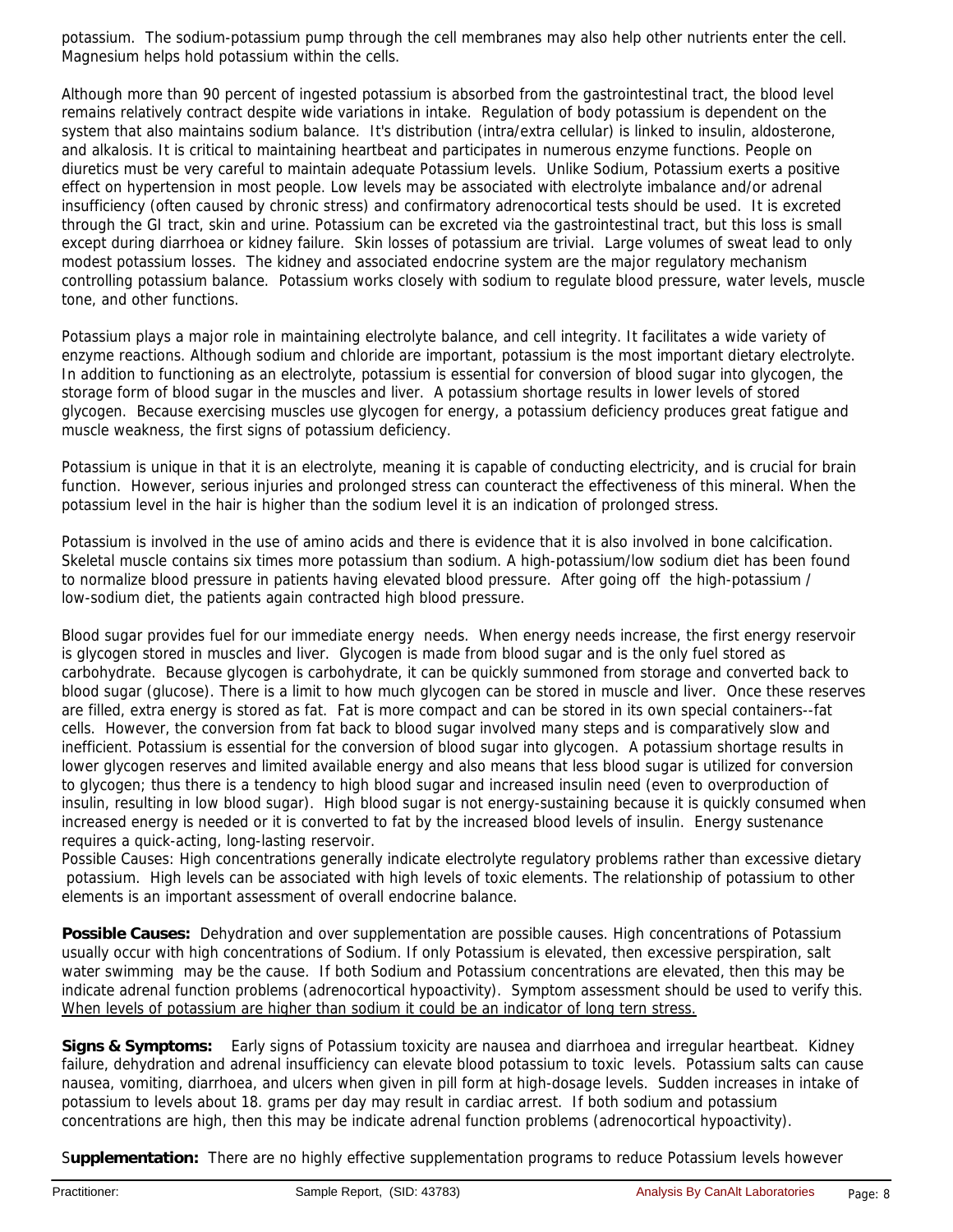the following nutrients may be of limited benefit: Vitamins B1, B5, B6, E, Sodium, Magnesium, Manganese, Zinc, Phosphorus, Iron. Supplementation should not be considered for people with heart problems or for infants. Magnesium helps to maintain intracellular potassium levels. High Sodium increases excretion of Potassium and vice versa. Many practitioners recommend supplementation of Potassium (100. - 200. mg/day) and vitamins C (3. - 10. gm/day), B5 (800. - 1200. mg/day) when hypo-endocrine function is a problem.

**RDA's Foods and Other Info:** RDA is between 2. and 3. grams. Potassium is widely distributed in foods: fruit and fruit juice, quash, parsley, peanut butter, dried apricots raisins, beans, spinach, soybeans, raisins, chard, potato, and milk contain high levels. Fish and most FRESH UNCOOKED vegetables provide some Potassium. Buckwheat contains 450. mg potassium per 100 gm, and contains essentially no sodium. Bananas are often recommended, not because they are particularly high in Potassium but because they are available and are enjoyed by most people. Other sources are: cheddar cheese, cottage cheese, cream cheese, processed cheese, natural yogurt, eggs, honey, beef, pork, bacon, canned ham, chicken, liver, kidney, fresh haddock, herring, kipper, canned salmon, potatoes, Brussels sprouts, cauliflower, fresh peas, frozen peas, canned peas, mushrooms, oranges, orange juice (fresh and frozen concentrate), lemons, lemon juice, grapefruit, grapefruit juice, apples, apple juice, grapes, grape juice, dried dates, tomato juice, cooked prunes, white bread, wholemeal bread , wheat germ, and yeast (compressed baker's and dried brewer's).

Typical diets supply 3. - 7. grams of sodium compared to only 1.5 to 5. grams of potassium. Primitive diets and unprocessed food diets consumed in non-industrialized nations normally supply the body with more Potassium than Sodium.

Diets consisting largely of processed foods tend to have an undesirable potassium-sodium balance. The ideal solution is to replace much of the over-salted foods with potassium-rich natural foods. The second best advice is to balance the potassium-sodium ratio by cutting back on salt added at the table and taking potassium supplements. Both goals can be obtained simultaneously by replacing table salt (sodium chloride) with a salt substitute ( potassium chloride). "Light or Sea salts" contain half potassium chloride and half sodium chloride. It is important to consider Sodium to Potassium ratio when designing diet. Too much sodium in the diet often leads to disruption of this balance.

Numerous studies demonstrate that a low-potassium, high sodium diet plays a major role in the development of cancer and cardiovascular disease (heart disease, high blood pressure, strokes, etc.). Conversely, a diet high in potassium and low in sodium protects against disease. In the case of high blood pressure, it can even be therapeutic. Most people have a potassium-to-sodium (K: Na) ratio of less than 1:2. This 1:2 ratio means most people ingest twice as much sodium as potassium. Researchers recommend a dietary potassium-to-sodium ratio of greater than 5:1 to maintain health. This is ten times higher than the average intake. The average K:Na ratios of some common fresh fruits and vegetables with high K:Na ratios is as follows: apples, 90:1, bananas, 440:1, carrots, 75:1, oranges, 260:1, potatoes, 110:1

Studies show that a diet low in potassium and high in sodium (salt) increases the risk of heart disease, stroke, and high blood pressure. This imbalance is particularly critical if you have kidney disease or high blood pressure or if you are taking certain medications, such as ACE inhibitors or potassium-sparing drugs.

Most people can handle an excess of potassium. The exception is people with kidney disease; they do not handle potassium in the normal way and may experience heart disturbances and other consequences of potassium toxicity. Individuals with kidney disorders usually need to restrict their potassium intake and follow the dietary recommendations of their physicians.

**SODIUM (Na)**

Sodium is in normal range.

### **ENDOCRINE EVALUATION**

Electrolyte levels suggest normal adrenal and normal thyroid function.

\_\_\_\_\_\_\_\_\_\_\_\_\_\_\_\_\_\_\_\_\_\_\_\_\_\_\_\_\_\_\_\_\_\_\_\_\_\_\_\_\_\_\_\_\_\_\_\_\_\_\_

Sodium / Potassium Ratio is within normal range.

### **Mainly CoFactor**

**These elements participate in thousands of biochemical / metabolic reactions.**

#### **ZINC (Zn)**

Zinc is in normal range.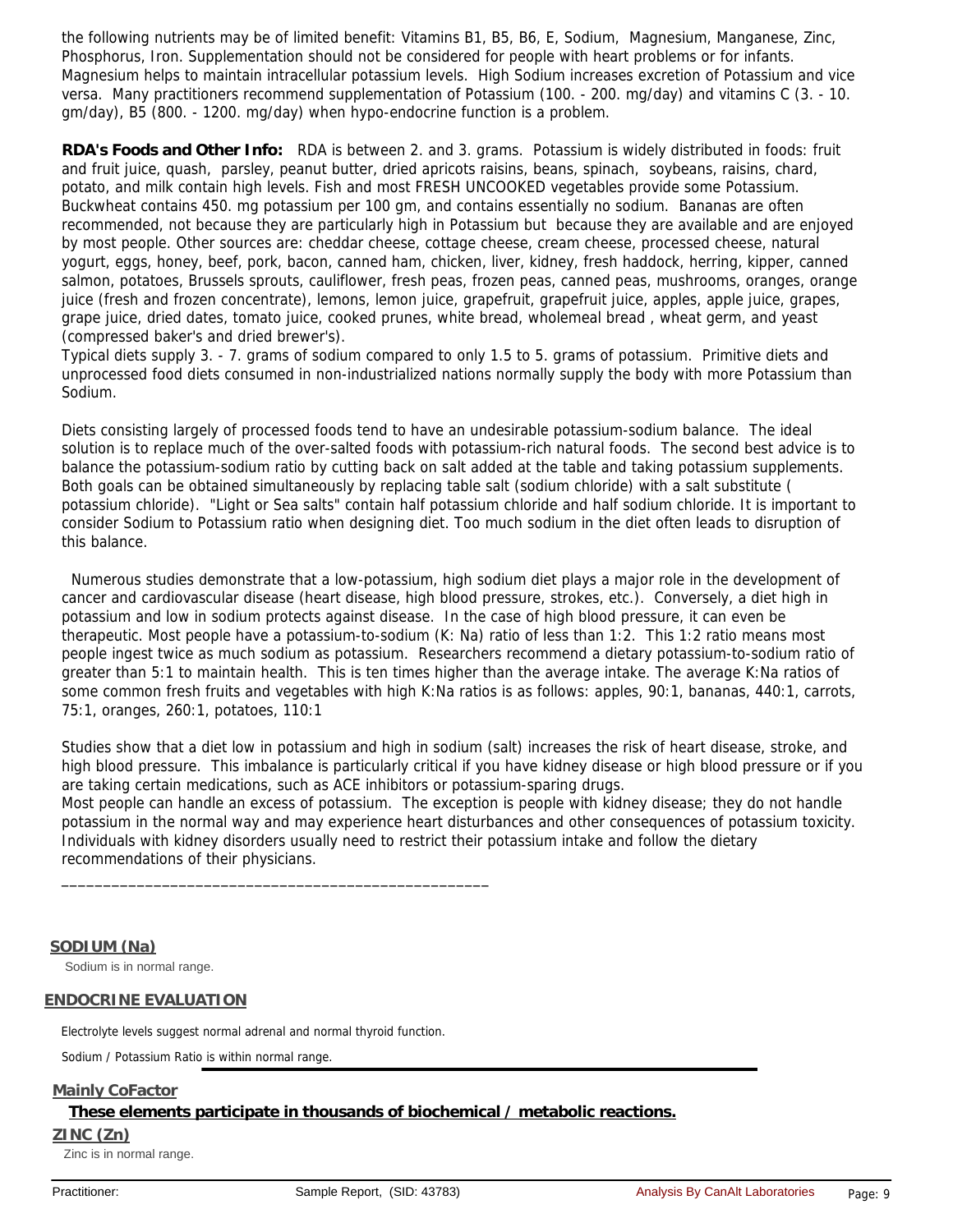### **COPPER (Cu)**

**Cu High:** Copper is an essential element but it is extremely important to keep levels within optimal limits. At elevated levels copper may be considered a toxic element.

**Relevance of Hair Levels**: Hair concentration is a good indicator of nutritional status and body loading but copper is often present as a contaminant from hair treatments, swimming pools and industrial sources. Blood analysis is a good confirmation for Copper status. Published scientific research by L.M. Kelvay, in a number of medical journals, indicates a statistically significant correlation between liver copper and hair copper at the 99.9 percent confidence level. An exception has recently been established by Epstein which indicates that in primary biliary cirrhosis of the liver and perhaps in other liver diseases, hair copper does not correlate with liver copper. It is necessary to verify hair copper evaluations by assuring that the subject has a healthy liver. This emphasizes the fact that hair analysis results MUST be integrated with other information.

**Biochemical Roles:** About 75. to 100. mg of copper is in the body (range 50 to 120 mg) with about one-third of that fairly evenly divided between the liver and brain, one-third in the musculature, and the remaining third dispersed in other tissues. More than a dozen enzymes have been found to contain copper. The best studied of the more than one dozen copper-containing enzymes are superoxide dismutase, cyctochrome C oxidase, catalase, dopamine hydroxylase, urincase, tryptophan dioxygenase, lecithinase and other monoamine and diamine oxidases. Copper, itself, is catalytic in the oxidation of vitamin C, and there are indications that an enzyme yet to be isolated, ascorbate oxidase, contains copper. It is essential to life and is found in all body tissues. Copper helps the body absorb and use iron. It is part of several enzymes that help form hemoglobin (the oxygen-carrying pigment in red blood cells) and collagen (a connective tissue protein). Copper plays a vital role in the formation of hemoglobin and collagen (structural matrix). Integrity of bone, skin, cartilage, and tendons depends on Copper. It is important to the properties of elastin (the connective tissue that enables flexibility in skin, blood vessels and lungs. It is required for the formation of myelin that insulates and protects nerve cells. It is vital to detoxification of many chemicals by the liver. It is most highly concentrated in blood, liver, kidneys and brain. It is essential for release of energy and control of free-radical activity (with Superoxide Dismutase, SOD). Copper is essential as a cofactor for some enzymes (particularly those requiring its oxygen-handling ability) eg SOD and lysyl oxidase. Copper is bound to ceruloplasm which is produced in response to an inflammation like arthritis.

Absorption of copper occurs primarily in the stomach and upper small intestine. Absorption is probably mostly due to simple diffusion, although an undetermined amount of copper may be transported through the intestinal walls by metallothionein which also may transport zinc and cadmium. This would explain their antagonistic relationship.

Copper is used to help heal anaemia because it helps transport iron and form hemoglobin, the red-blood-cell component that takes oxygen from the lungs to all other parts of the body. It helps maintain the myelin sheath covering of nerves. Copper is also an antioxidant. Unbound from proteins and enzymes, however, copper is a free radical in the body that may cause cancer. Too much zinc can cause a deficiency of copper. It is especially important that this mineral be taken in proper balance with zinc and other minerals. Much of the earlier research on copper dealt with how copper promotes iron absorption and utilization. Several attractive mechanisms that explain copper's essential role in iron absorption, transport and incorporation into red blood cells have been proposed, but the question of how it is accomplished is unresolved. However, the function of copper in maintaining the integrity of the cardiovascular system may be more important than its role in forming red blood cells. Copper-deficient animals and people having a genetic defect impairing copper utilization (Menkes' disease) have twisted blood vessels and massive internal hemorrhages. This probably results from a collagen protein defect in the blood vessels. Copper-deficient aortas contain less "mature" elastin and a higher proportion of soluble collagen than normal.

Absorbed copper is transported in combination with albumin to the liver where the copper is then incorporated into a blue protein called ceruloplasmin.

The liver controls copper storage and excretion of Copper. Excess copper is excreted via the bile, although as the copper intake increases, the amount retained also increases. The amount of copper stored in the liver is pproximately 30. percent of the total body copper content. About 80. percent of copper excretion is via the bile, about 15 percent diffuses into the intestine, and the remainder is excreted in the urine. Copper is needed for vital cross-linking of molecules of protein such as collagen and elastin together to form firm tissue and blood vessels.

**Possible Causes:** High dietary or supplemental intake. High levels may indicate an inability to excrete excess Copper, liver disease (hepatitis/cirrhosis), or kidney problems. The use of oral contraceptives and/or tobacco can cause a rise in the amount of copper in the body. Excess serum copper can be associated with anaemia, cirrhosis of the liver, leukemia, hypoproteinemia, and vitamin B3 (niacin) deficiency. Serum copper levels tend to be higher than normal during pregnancy as well. Wilson's disease is a rare hereditary disorder in which the body is unable to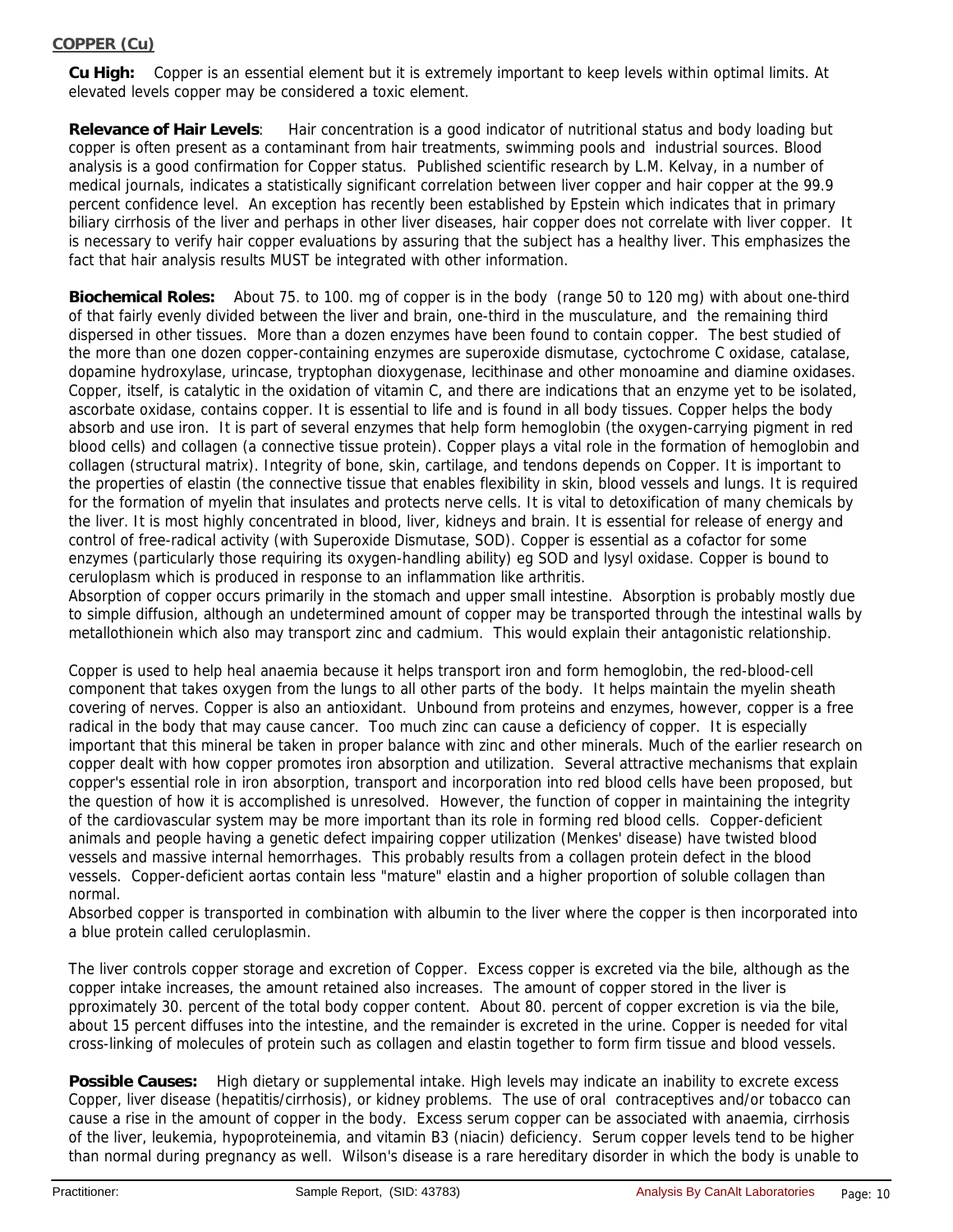metabolize copper properly, so the metal accumulates in the body. However, increased hair levels of Copper CANNOT be used to imply Wilson's (or any other) disease. People with diminished adrenal gland function or abnormally slow metabolisms can develop high copper levels.

A deficiency of zinc, especially when combined with a high copper intake, can cause too much copper to build up in the tissues. In addition, stress can cause a decrease in the amount of zinc available to the body, which can lead to copper overload.Drinking water from pipes made of copper may also cause copper toxicity. Dr. Carl Pfeiffer has shown that in some suburban homes, individual water systems where the well water is usually acid can produced copper intoxication. He cites a home in Peapack, New Jersey where the well water had 0.03 parts per million copper, the upper bath had 0.32 ppm and an outside faucet had 1.62 ppm. In the house, only the upper bathroom tap had drinkable water by the U.S. Public Health Service standards which set a maximum of 1. ppm copper. Dr. Pfeiffer also cites an Australian report of copper intoxication leading to the death of a fourteen month-old child. The well water was in the acid pH range (4 as opposed to neutral at 7) and copper plumbing was used. The water contained nine to ten times the suggested maximum copper content.

**Signs & Symptoms:** Symptoms include fatigue, joint pain, anaemia, muscle cramps, PMS, nerve damage, nervousness, depression, mood and behavioural problems. Ingesting a quantity as small as 10. milligrams may cause nausea. Sixty milligrams generally results in vomiting, and just 3.5 grams (3,500 milligrams) can be fatal. Children can be affected at much smaller dosage levels.

At high doses (10. mg or more), nausea, vomiting, muscle pain, and stomach pain may occur. Some experts believe excessive copper may be linked with autism and hyperactivity. Excessive copper may also cause damage to joint tissues. Elevated hair copper may also result from external contaminations. Industrial sources are common and many swimming pools are treated with Copper salts.

Supplementation: Zinc is particularly useful as a means to balance Copper excess. Others are Calcium and Magnesium, vitamin C, black tea. A dietary (high in phytates and fibre) and mild detox approach may be helpful. A liver and systemic detox often results in normalization of Copper levels.

**RDA's Foods and Other Info:** RDA is 1. - 3. mg and optimal levels for adults are slightly higher. Copper is widely distributed in foods. Good dietary sources are milk (cow and goat), eggs, beef, pig liver, calf liver, duck, goose, pork, canned ham, cod, haddock, halibut, lobster, oysters, canned salmon, shrimps (boiled), brazil nuts, hazelnuts, peanuts, beans (various), carrots, dried lentils, peas (fresh), potatoes, spinach, apricots, bananas, blackberries, dried dates, dried figs, olives, oranges, pears, dried raisins, strawberries, white bread, wholemeal bread, rye bread, oat flakes, rice, wheat germ, honey, and both compressed baker's and dried brewer's yeast. Many fruits and vegetables are poor sources however, fresh vegetables and amino acids may increase copper absorption. Vitamin C, antacids, Iron, black tea, and phytates inhibit the uptake of Copper

The estimated safe and adequate intake of copper for adults is 1.5 to 3. milligrams. Since nutrients like zinc and vitamin C interfere with copper absorption, a popular dosage recommendation for copper is based on zinc intake. The optimal ratio of zinc to copper is 10:1. This ratio means that if zinc is supplemented at a dosage of 30 milligrams per day, it requires a dosage of 3 milligrams of copper. However, when using zinc supplementation for specific treatment at dosages between 30. to 90. milligrams, it is not usually recommended that copper be taken at a level greater than 3. milligrams. When using long-term, high dose zinc therapy (more than 45. milligrams per day), it is a good idea to monitor LDL- and HDL-cholesterol levels. If significant alterations occur, reduce the zinc dosage or increase the copper dosage. The Copper of food is extremely variable so diet assessment is a problem.

### **IRON (Fe)**

.

Iron is in normal range.

## **SELENIUM (Se)**

**Se Low:** Selenium Dietary deficiency is quite common. Large areas of north America are deficient in soil selenium levels. This is true especially for the east and west coasts including large parts of Ontario. Soil deficiency usually translates into human deficiency as the water and crops grown in these regions have low concentrations in selenium.

**Relevance of Hair Levels**: Hair levels of Selenium are indicative of nutritional status. Selenium is an essential element that is normally found at very low concentrations in hair. Anti-dandruff shampoos (Selsun) contain high concentrations of selenium which becomes tightly bound to hair causing an erroneously high reading.

\_\_\_\_\_\_\_\_\_\_\_\_\_\_\_\_\_\_\_\_\_\_\_\_\_\_\_\_\_\_\_\_\_\_\_\_\_\_\_\_\_\_\_\_\_\_\_\_\_\_\_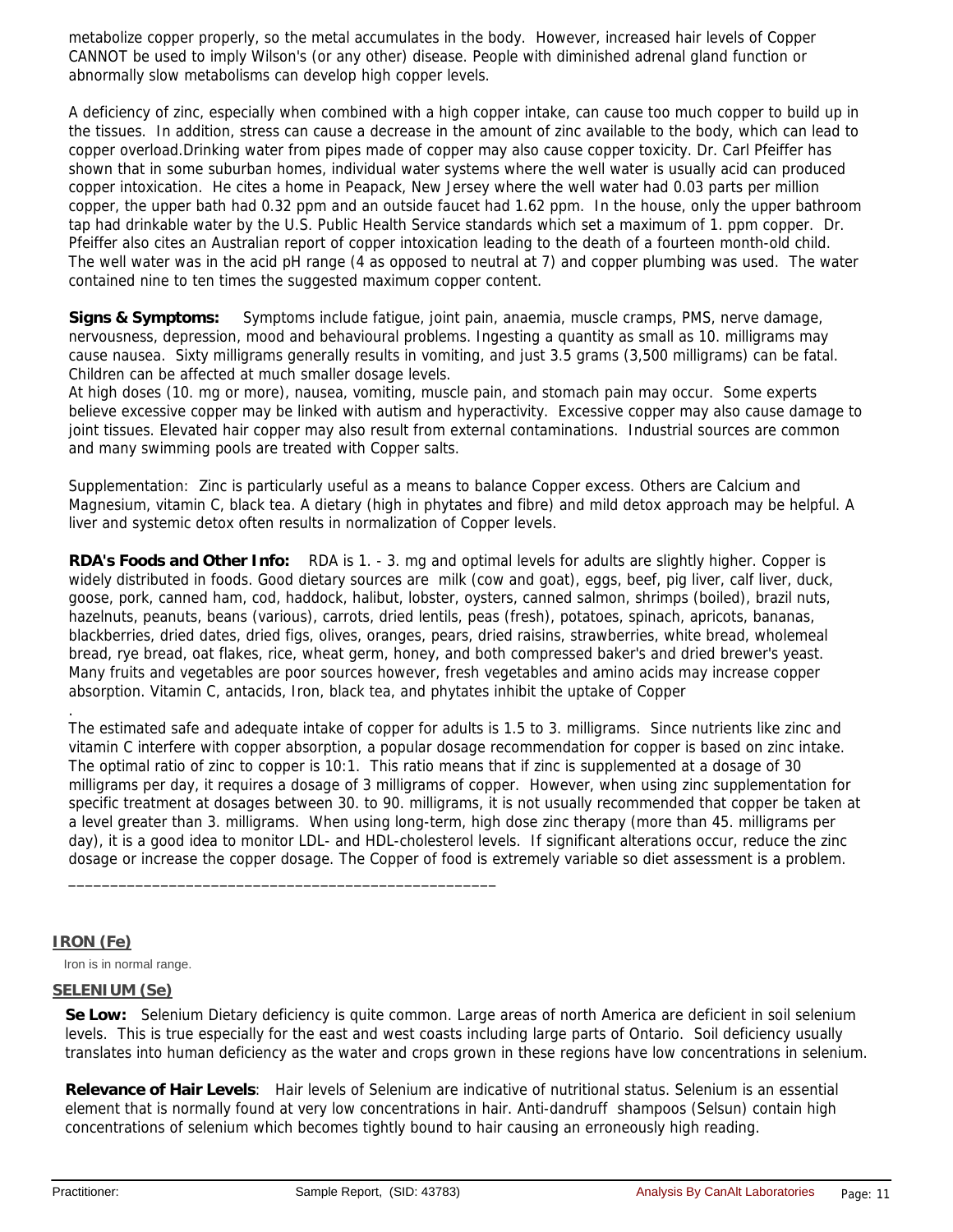**Biochemical Roles**: The total-body content of selenium in an average adult is less than a milligram with major portions of that concentrated in the liver, kidney, testicles, spleen and pancreas but selenium is found in all body tissues. The normal blood level of selenium is 21. to 23. micrograms per 100. millilitres, mostly transported via the alpha- and beta-globulins.

The absorption of selenium seems to be efficient (44. - 70. percent), but the mechanism is unknown. Excretion is principally in urine although a small fraction is excreted in the feces, and a trace is lost in the breath. Homeostasis is achieved by the regulation of urinary selenium excretion. Selenium absorption and fecal excretion are not regulated. Selenium is found as selenocysteine (it replaces sulphur) which is found in high concentrations in erythrocytes, platelets, cytoplasm and liver mitochondria. Its main nutritional role is 'protection' and immune system enhancement.

Selenium is an essential component of glutathione peroxidase which protects the body from a vast array of toxins including free radicals and heavy metals, particularly Mercury. Selenium and glutathione peroxidase levels are low in patients with rheumatoid arthritis, eczema, and psoriasis and may be low in most inflammatory conditions. Because free radicals, oxidants, prostaglandin, and leukotrienes cause much of the damage to tissues seen in rheumatoid arthritis, a deficiency of selenium results in even more significant damage because of low levels of glutathione peroxidase. Glutathione peroxidase is especially important in reducing the production of inflammatory prostaglandin and leukotrienes.

Selenium activates Vitamin E in its protection against oxidation-induced cellular damage, including cardiac toxicity of drugs, aging pigment, peroxidation of fats and blood haemolytic problems. It is essential as a cofactor in thyroid hormone action and hypothyroidism may be associated with low Selenium (Nature: 349: pp438-440, 1991) and high Mercury. Many studies have indicated that Selenium plays an important role in protecting against heart disease, cancer, and asthma. A high percent of cancer victims have low levels of selenium in their hair. There is evidence that a deficiency of Selenium can cause heart disease. Low selenium concentrations have been associated with pancreatic (exocrine) insufficiency and resulting protein malabsorption.

Many studies have shown that the lower the intake of selenium, the higher the incidence of cancer of the colon, breast, pancreas, ovary, bladder, prostate, rectum, skin, and lungs. In a recent study (Environ Health Prev Med, 14,261,2009) Selenium has an inverse correlation with cancer ( higher levels of selenium - lower levels of cancer). Other conditions that have been reported to respond to supplementation with selenium include AIDS, allergies, arteriosclerosis, cataracts, macular degeneration, multiple sclerosis, and rheumatoid arthritis.

Selenium also helps maintain normal liver function and protein synthesis; it plays a role in male reproductive capacity (sperm count), and helps maintain healthy eyes, hair, and skin. It is used in solutions or shampoos as selenium sulfide for the treatment of common fungal infections demonstrates it's effectiveness for this application.

Selenium is necessary for the health of the heart and other muscle. It has been reported to improve the function of mitochondria (the energy-producing units of cells) by protecting them from lack of oxygen. This may account for the fact that selenium supplementation has been found to be effective in the treatment of chest pains associated with heart disease (angina pectoris). Selenium is also required for the production of a specific type of hormone-like substance called prostaglandin, which, among other things, helps regulate blood pressure.

Selenium may play a pivotal role in whether some viruses live harmlessly in the body or turn into pathogens that kill. Laboratory studies at the University of North Carolina at Chapel Hill first suggested that selenium is the switch that triggers a Jekyll-and-Hyde personality in viruses. Subsequent studies at the University of Georgia in Athens indicated that selenium depletion in a cell may be what throws a switch on HIV, the virus that causes AIDS. Studies in Africa show that when the diet of HIV positive patients is suplemented full blown AIDS does not develop.

Selenium's ability to enhance immune function was demonstrated in a study where individuals with normal selenium concentrations in their blood received selenium supplementation of 200. micrograms per day. This resulted in a 118. percent increase in the ability of lymphocytes to kill tumour cells and an 82.3 percent increase in the activity of a white blood cells (T-cells). These effects were speculated to have resulted from the ability of selenium to enhance the expression of the immune-enhancing compound interleukin-2. This in turn increased the rate of white blood cell proliferation and differentiation into forms capable of killing tumour cells and microorganisms. The supplementation regimen did not produced significant changes in the blood selenium levels of the participants. It increases the ratio of HDL to LDL cholesterol and inhibits platelet aggregation, particularly in smokers.

Selenium protects cells against damage from free radicals. Selenium and vitamin E have been shown to work well together to reduce free radical damage.

**Possible Causes:** Low concentration of selenium is usually due to low intake caused by the regular food chain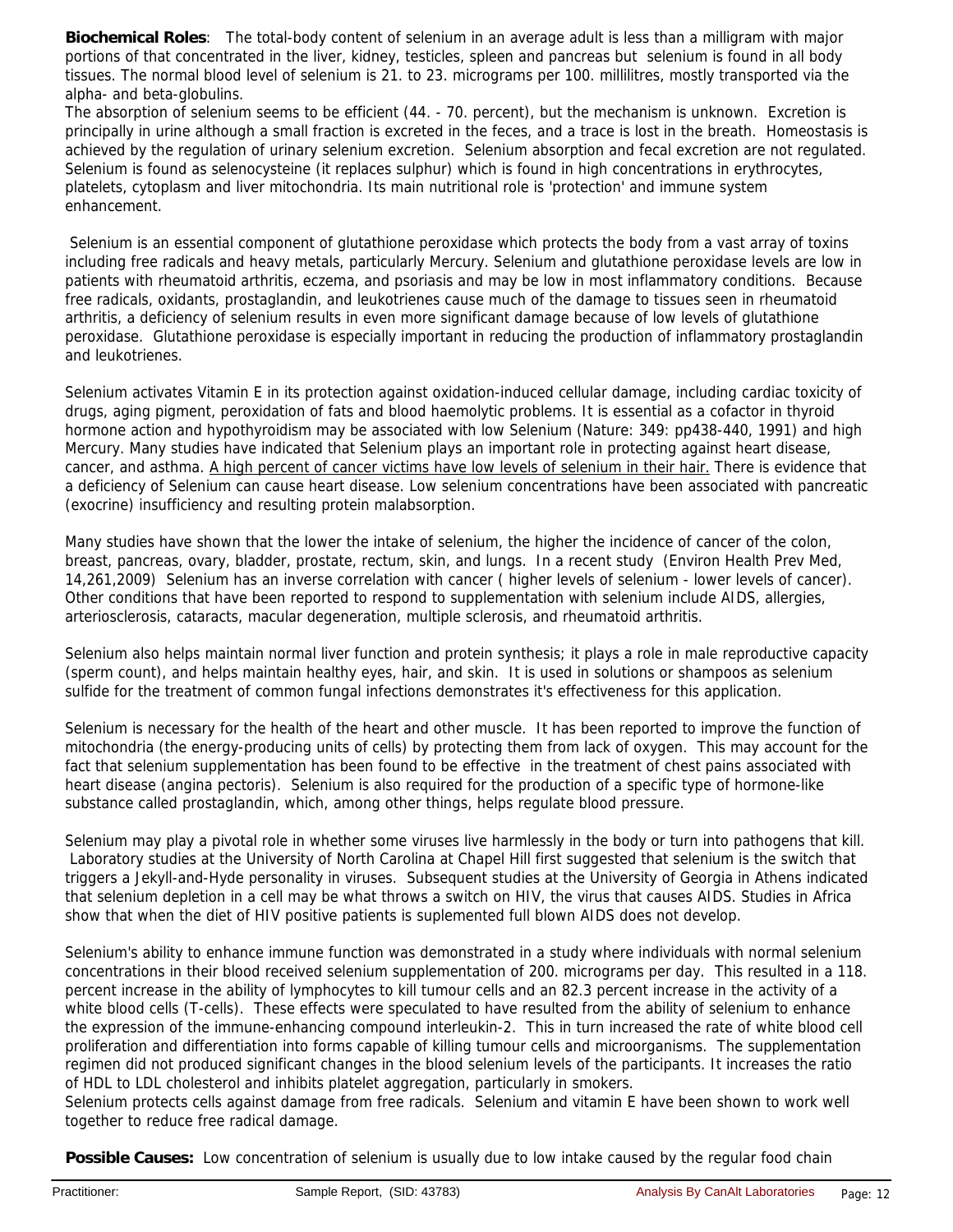being low in selenium. Malabsorption and the presence of high levels of toxic metals, particularly Mercury, Lead and Cadmium, can be major factors. Over-supplementation with vitamin E can also be a factor.

**Signs & Symptoms:** Deficiency of Selenium has been associated with alpaca (hair loss), muscle weakness, high cholesterol, liver impairment, certain cancers, cardiovascular disease and impaired immune function. Some of the therapeutic uses are: arthritis, hypothyroidism, chronic fatigue, arteriosclerosis prevention, cancer prevention, immunodeficiency, cataract prevention, MS, and heavy metal toxicity. Deficiency symptoms are sometimes hard to detect because vitamin E can substitute for selenium in some of its functions, thus masking some of the classic deficiency symptoms may suggest an increased risk of degenerative diseases and increased risk of toxic element accumulation (particularly Arsenic, Mercury, Cadmium, and PCBs).

Severe selenium deficiency is associated with Keshan disease, a severe heart disorder that affects primarily children and women of childbearing age. Keshan disease appears in some areas of China where selenium levels are very low. Kashin-Beck disease is an arthritic condition that is also linked to low selenium levels in China. In extreme cases, Selenium deficiency can cause other heart disturbances and muscle weakness.

**Supplementation:** The window of safe levels of selenium is narrow, and therefore supplementation should be approached cautiously. The daily intake should not exceed 150 micrograms and high levels of supplementation should not be sustained for long periods: 50. ug (micrograms) per day is generally accepted as safe. NB! supplementing at higher levels than 200. ugs may be TOXIC. Supplementation should be balanced with the following nutrients: Vitamins A, B1, B3, B6, B12, D, E, C, Copper, Iron, Manganese, Calcium, Sodium and Potassium. Vitamin E levels should be correlated with Selenium levels. Vitamin C increases uptake.

Selenium is available in several different forms. Studies show inorganic salts like sodium selenite are less effectively absorbed (will not increase levels in the hair)and not as biologically active as organic forms of selenium, such as selenomethionine and selenium-rich yeast. Therefore, the preferred form of selenium supplement is either selenomethionine or high-selenium-content yeast. L-selenomethionine is the major form in food.

Selenium supplementation should be considered as part of any post-heart attack or stroke plan. In one double-blind study, 81 heart attack patients were randomly assigned to receive 100 micrograms of selenium (from selenium-rich yeast) or a placebo. After 6 months, there were 4 fatal and 2 nonfatal heart attacks in the placebo group compared to no deaths and 1 nonfatal heart attack in the selenium group.Clinical studies have not yet clearly demonstrated that selenium supplementation alone improves the signs and symptoms of rheumatoid arthritis; however, one clinical study indicates that selenium combined with Vitamin E does provide significant benefit.

Some nutritionists say that a natural form of selenium, called L-selenomethionine or selenium-rich yeast, is superior to synthetic form. This has not been proven. Typical dosage is 50. ug (micrograms) daily. Higher doses are not recommended except for special cases and while under the direct case of a health care professional.

CAUTION : At high-intake levels selenium can produce toxicity. Although Selenium is an essential element at low concentrations, it is 10 times more toxic than arsenic at high levels.

RDA's Foods and Other Info: RDA is 40. - 70. ug (micrograms) but suggested optimal levels are in the 60. - 200. ug range (food plus supplementation). Requirements increase with age. Dietary sources include foods grown in selenium-rich soil brazil nuts(the highest concentration by far), whole grains, brewers yeast, garlic, sunflower seeds, meat and marine fish. The amount found in grains depends upon the level of the mineral found in the soil in which they were grown. In addition, the selenium content of animal products varies with the selenium content of the diet fed the animals. Thus the foods vary markedly from region to region in their selenium content, and food tables are unreliable. The best approach is a varied diet. Most fruits and vegetables are low in Selenium.

### **CHROMIUM (Cr)**

Chromium is in normal range.

**MANGANESE (Mn)** Manganese is in normal range.

**NICKEL (Ni)** Nickel is in normal range.

**VANADIUM (V)**

\_\_\_\_\_\_\_\_\_\_\_\_\_\_\_\_\_\_\_\_\_\_\_\_\_\_\_\_\_\_\_\_\_\_\_\_\_\_\_\_\_\_\_\_\_\_\_\_\_\_\_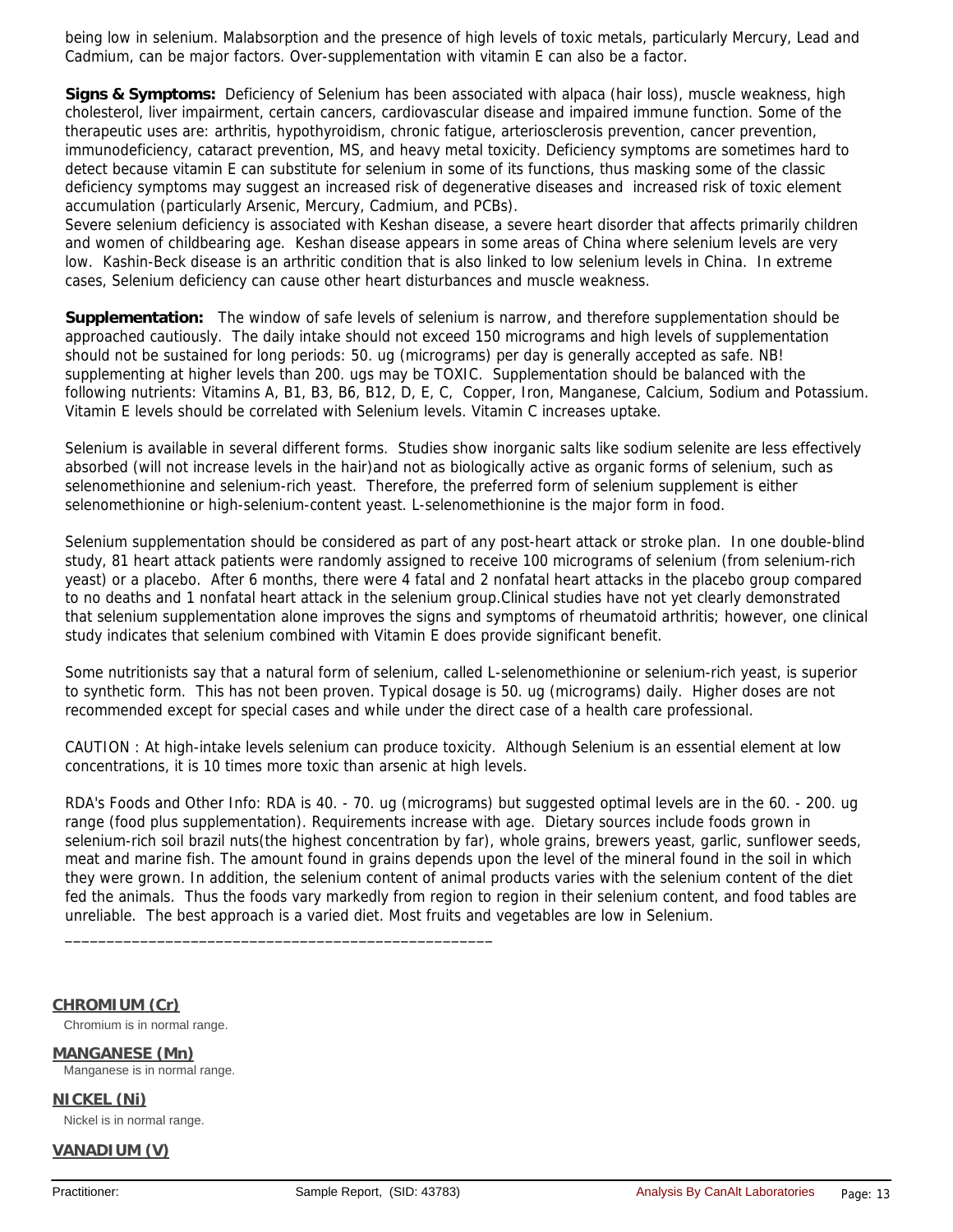Vanadium is in normal range.

### **MOLYBDENUM (Mo)**

Molybdenum is in normal range.

**COBALT (Co)** Cobalt is in normal range.

#### **Significant Ratios**

These ratios and the patterns that they and the individual elements (above) form can be indicative of biochemical and metabolic imbalances.

#### **Calcium/Magnesium (Ca/Mg)**

Calcium / Magnesium (Ca/Mg) ratio is in normal range.

#### **Calcium/Phosphorus (Ca/P)**

Calcium / Phosphorus (Ca/P) ratio is in normal range.

#### **Calcium/Potassium (Ca/K)**

Calcium / Potassium (Ca/K) ratio is in normal range.

### **Calcium/Sodium (Ca/Na)**

## **Ca/Na Low:** Fast Oxidizer-high energy with excessive adrenal and thyroid function or can be caused by acute stress (high sodium).

#### **Calcium/Iron (Ca/Fe)**

Calcium / Iron (Ca/Fe) ratio is in normal range.

#### **Sodium/Potassium (Na/K)**

Sodium / Potassium (Na/K) ratio is in normal range.

#### **Sodium/Magnesium (Na/Mg)**

**Na/Mg High :** The ratio reflects adrenal function. An ideal ratio is about 4/1. A High Sodium / Magnesium ratio may indicate an overactive adrenal gland : high energy levels. It may also be caused by elevated Sodium levels. Sodium levels may be elevated by elevated cadmium, copper, mercury, iron or nickel. Individuals under acute stress have elevated Sodium levels in the hair. Reduced Magnesium levels in association with high Sodium generating an elevated ratio is often seen with A type personalities. Overactive adrenal function will produce the following symptoms - tendency to inflammatory reactions, increased stamina / drive, agressiveness, impulsiveness, hypertension, and diabeties.

#### **Zinc/Copper (Zn/Cu)**

**Zn/Cu Low:** A ratio often related to mental function. Reduced Zinc-to-Copper ratio has been associated with copper toxicity leading to behavioural changes and mood swings, as well as hyperthyroidism or low Zinc levels that are associated with impotence, slow healing, loss of taste, smell, appetite and hair loss. High copper levels are seen in ADD / ADHD cases. Individuals taking exogenous steroids or birth control pills may have a reduced ratio. Serum cholesterol is generally lower in these individuals. A low Zinc level (generating a low ratio) will reflect a weaken immune system and when combined with a high copper level will cause depression, fatigue, menstral difficulties, PMS, and skin problems.

#### **Iron/Copper (Fe/Cu)**

Iron / Copper (Fe/Cu) ratio is in normal range.

# **Toxic Ratios**

### **Calcium / Lead (Ca/Pb)**

Calcium / Lead (Ca/Pb) ratio is in normal range.

### **Iron / Lead (Fe/Pb)**

Iron / Lead (Fe/Pb) ratio is in normal range.

### **Iron / Mercury (Fe/Hg)**

Iron / Mercury (Fe/Hg) ratio is in normal range.

## **Selenium / Mercury (Se/Hg)**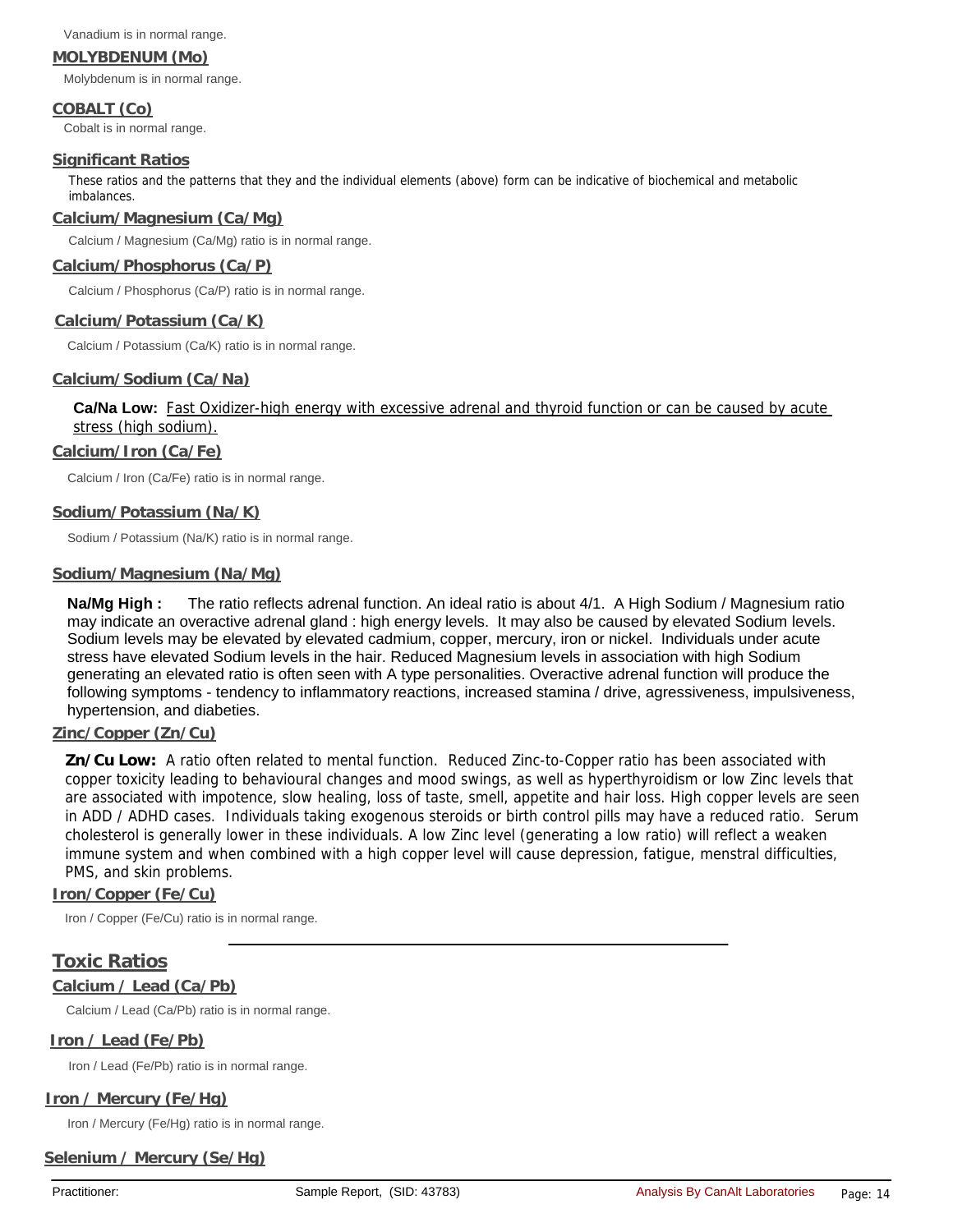Selenium / Mercury (Se/Hg) ratio is in normal range.

## **Zinc / Mercury (Zn/Hg)**

Zinc / Mercury (Zn/Hg) ratio is in normal range.

# **Zinc / Cadmium (Zn/Cd)**

Zinc / Cadmium (Zn/Cd) ratio is in normal range.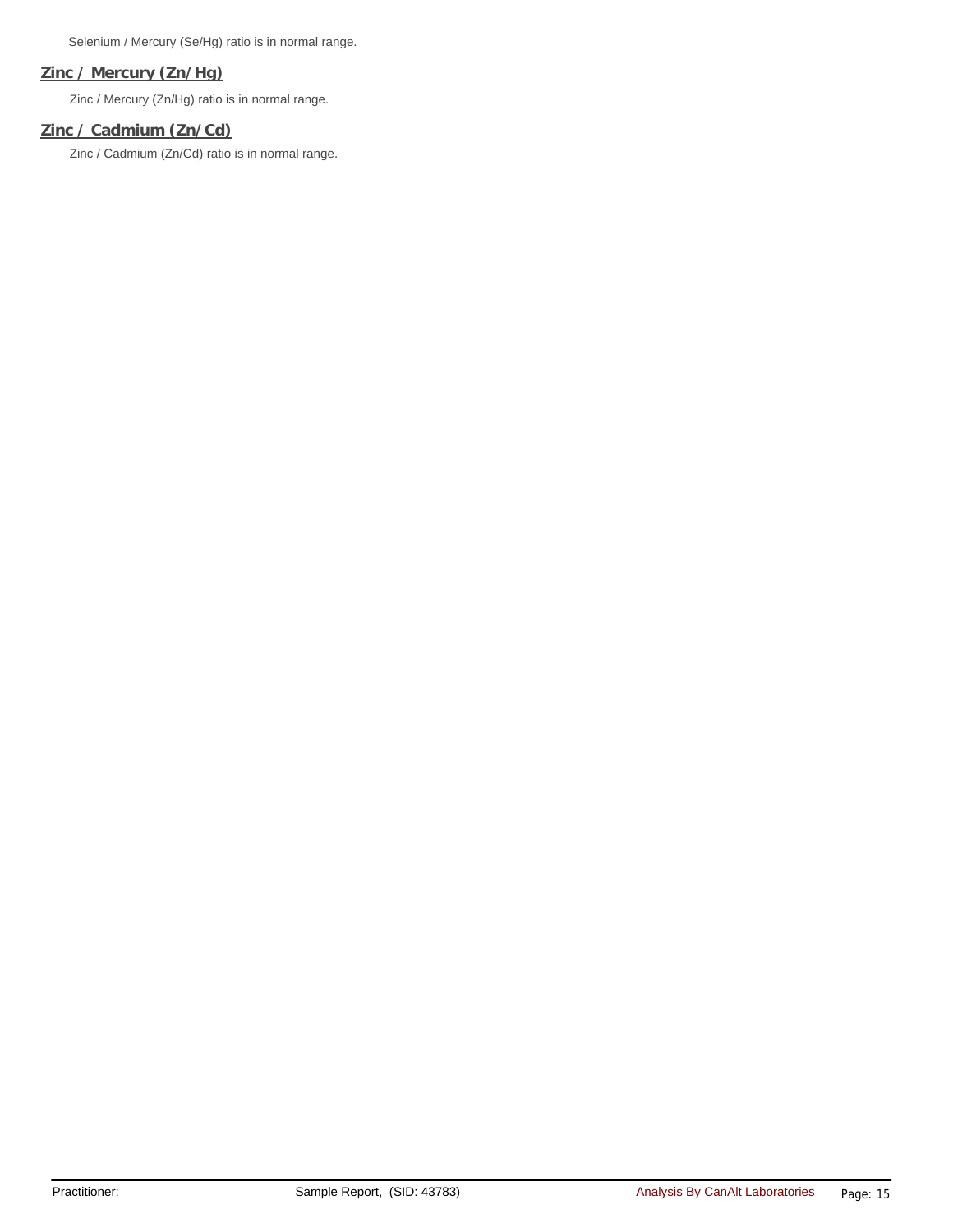# **Other Potentially Toxic Elements**

**These elements can be toxic in certain circumstances. High levels in the hair can indicate industrial or environmental exposure. The biochemistry of these elemets is poorly understood and we are monitoring the literature.** 

# **Bismuth (Bi)**

Bismuth (Bi) is in normal range.

# **Thallium (Tl)**

Thallium (Tl) is in normal range.

# **Palladium (Pd)**

Palladium (Pd) is in normal range.

# **Tungsten (W)**

Tungsten (W) is in normal range.

## **Platinum (Pt)**

Platinum (Pt) is in normal range.

# **Uranium (U)**

Uranium (U) is in normal range.

# **Silver (Ag)**

**Ag High:** Hair concentration can be an accurate indicator of body load but silver is often present as a contaminant from hair treatments, swimming pools (algaecides) and industrial sources. It may inhibit collagen formation. It is used in many industrial processes. Silver is not an essential element and most of its compounds are of low toxicity. However some compounds are very toxic. Sources include: marine fish, photographic processes, solder, exhaust from coal fired power plants, some water filtration units ('activated' carbon) and colloidal silver products. Silver is easily absorbed by the skin so wearing silver jewelry will produce elevated levels but not necessarily toxic levels. Silver from dental amalgams is measurable in the hair.

### **Other NonToxic Elements**

\_\_\_\_\_\_\_\_\_\_\_\_\_\_\_\_\_\_\_\_\_\_\_\_\_\_\_\_\_\_\_\_\_\_\_\_\_\_\_\_\_\_\_\_\_\_\_\_\_\_\_

**These elements are generally nontoxic. The role of these elemets is poorly understood and we are monitoring the literature. When significant findings are published we will include them in this report.**

# **Lithium (Li)**

Lithium (Li) is in normal range.

### **Tin (Sn)**

Tin (Sn) is in normal range.

Germanium (Ge) is in normal range.

### **Zirconium (Zr)**

Zirconium (Zr) is in normal range.

# **Analytical Methodology**

Hair mineral analysis has been in use for more than 30 years Hair Tissue Mineral Analysis: An Emergent Diagnostic Technique: Jeffrey Bland, Publ Northwest Diagnostics 1980. Analytical technology and methodology has improved dramatically during this time and when analysis is carried out by a reputable laboratory using appropriate technology, along with effective quality control and assurance systems, the analysis of hair produces accurate and precise results. However, hair analysis methodology has not been internationally standardized. The International Atomic Energy Agency published a procedure for sample preparation IAEA Report, IAEA/RL/50, Vienna, 1978. The earliest attempt at method standardization was published by the Hair Analysis Standardization Board, Cranton, Bland et al,. J. Holistic Medicine, 4, 11 1982.

Our laboratory has carried out an exhaustive development of the hair analysis method. It is based on the well accepted technology of Inductively Coupled Plasma Source Mass Spectroscopy. Calibration of the method has been